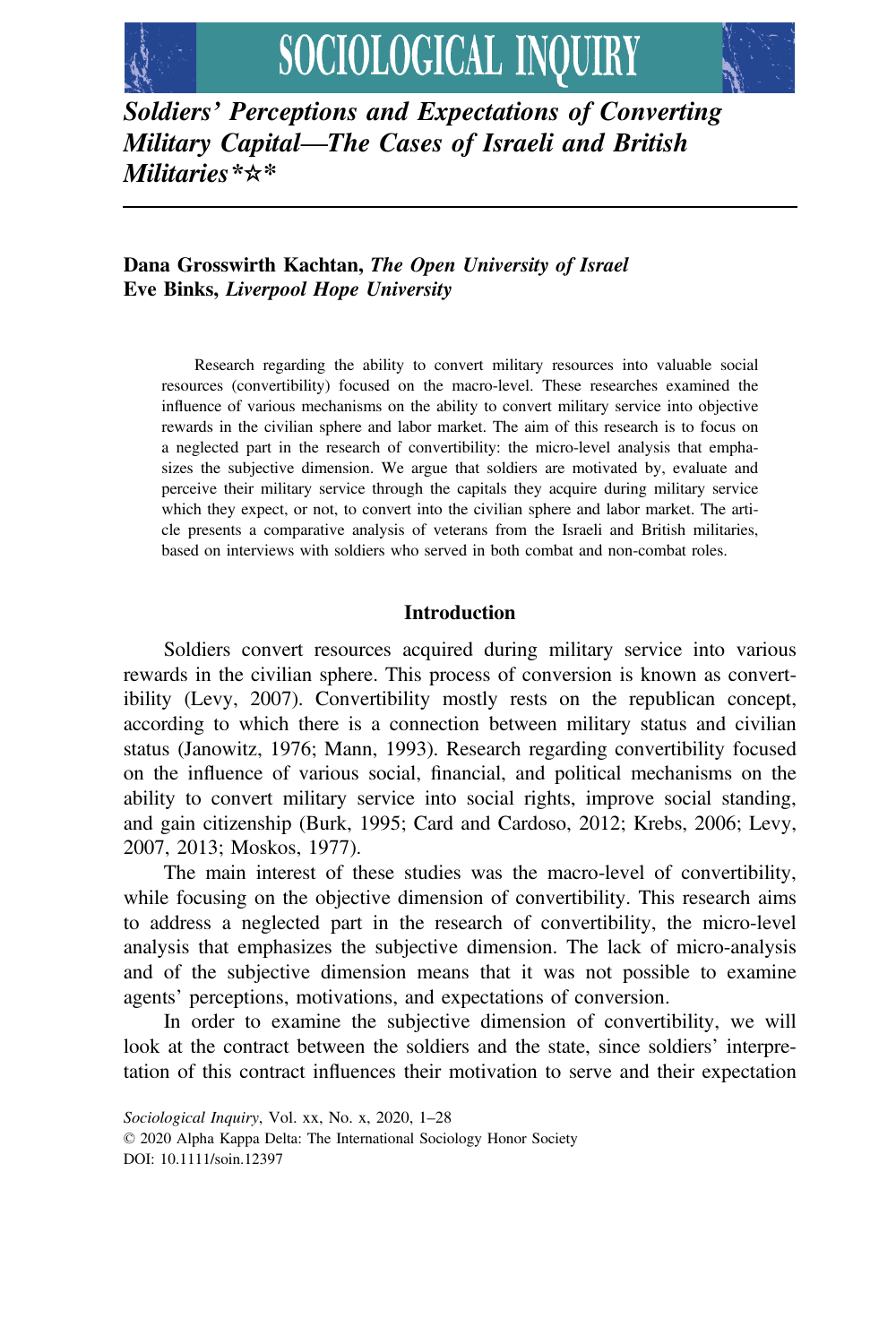of conversion. Furthermore, we will examine military capital through which soldiers experience, internalize, value, and perceive military service. By capital, we refer to Bourdieu's conceptualization of cultural, symbolic, and social capital (Bourdieu, 1984, 1990).

Therefore, we ask how do the soldiers perceive, understand, and interpret the capitals they acquire during military service? How these subjective perceptions of acquired military resources influence soldiers' expectation to convert these resources into civilian sphere and labor market? How do soldiers' perceptions of the contract between soldiers and the state that determines the way they perceive the military and its place in society influence expectations for convertibility?

The findings of the research indicate that although convertibility dependents on the contract between the soldiers and the state it is also influenced by soldiers' subjective perceptions. We found that soldiers are motivated by, evaluate and perceive their military service through the capitals they acquire during military service which they expect, or not, to convert into the civilian sphere and labor market. Thus, military capital, we argue, is the mediating variable between military service and social rewards. So soldiers' expectations for convertibility are influenced not only by the objective rewards of military service, but also by the way they perceived and evaluate the acquired military capital. These findings are important for fully understanding the process of convertibility.

The article presents a comparative analysis of veterans from the Israeli and British militaries who served in both combat and non-combat roles. Taking into consideration that conscription in Israel and volunteer service in the UK is an essential difference that creates different contracts between the soldiers and the state in each country, the study not only analyzes the differences, but also reveals various similarities. Both differences and similarities enable us to highlight the importance of the subjective dimension of convertibility.

In order to examine the subjective dimension of convertibility, we conducted in-depth interviews which are well suited to examine conceptions, interpretations, expectations, as well as retrospective processes and reflections regarding social experience. The analysis is based on an interpretive phenomenological approach that enabled us to build our understanding of soldiers' experiences and interpretations rather than imposing a particular framework upon them.

The study contributes to the existing study of convertibility, the examination of convertibility from a micro-perspective in order to address the subjective dimension of convertibility by focusing on agents' perspective. This will enable highlighting of the extent to which the expectation of soldiers to convert resources acquired during military service into rewards in the civilian sphere is influenced by agents' subjective perception of the military capitals they have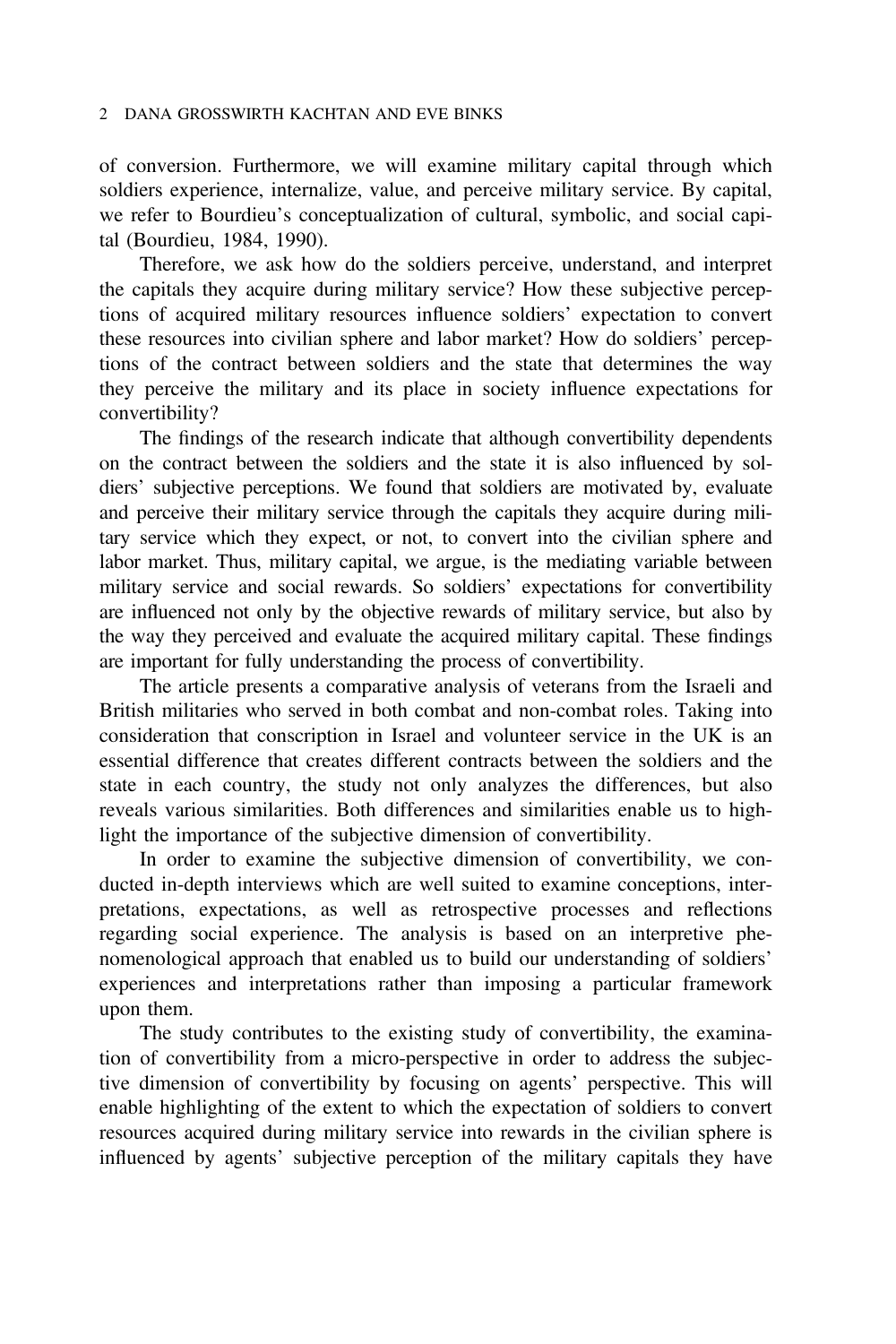acquired. Furthermore, our study reveals that military service rewards not just through its importance, popularity, or the contract between the state and the soldiers, but by affecting and designing the identities, expectations, self-efficacy, and self-confidence of the soldiers. Finally, deconstructing convertibility into various capitals enables a more complex analysis of the process of convertibility. By doing so, the study exposes capital as a mediating variable of convertibility, since soldiers experience their military service through the capitals they acquire, and their perception of these capitals influences their expectation to convert them into rewards.

In the next section, we will present civil–military relations and discuss the relationship between military and society in Western countries and the changes they went through. Afterward, we will present the process of convertibility. At the end of the literature review, we will introduce Bourdieu's conceptualization of capital that we will use for examining the subjective dimension of convertibility. After the methodology section, we will analyze soldiers' perceptions of the cultural, social, and symbolic capital they acquire through military service. We will conclude by discussing the important part of subjective experience in order to fully understand the process of convertibility.

## Civil–Military Relations

Since the 18th century, with the formation of the modern nation state, militaries were considered essential institutions for the definition of the political entity and sovereignty of the nation state, as well as defining citizenship. Consequently, military service improved social standing and provided citizenship to those who serve (Burk, 1995; Janowitz, 1991).

Two main discourses regarding the relationship between the state and its residents have developed. The first was the liberal discourse, according to which military service is part of civilian obligation toward the state, so that military service represents citizenship. In return for these duties, the soldier is entitled to all the rights provided by the state: civil, social, and political (Janowitz, 1976, 1991). In this way, military service itself provides those who serve with social and cultural capital, which soldiers can convert.

The second is the republican discourse. According to the republican discourse, military service is the supreme obligation (Odfield, 1990). Citizenship is defined by the degree of contribution to the common good of the community, so good citizenship is associated with good soldiering, and good civilians are characterized by virtues such as discipline, dedication, and readiness for self-sacrifice for the sake of the political community (Burk, 1995). In this manner, only those who sacrifice gain extra rights (Katzenelson, 2005; Mann, 1993).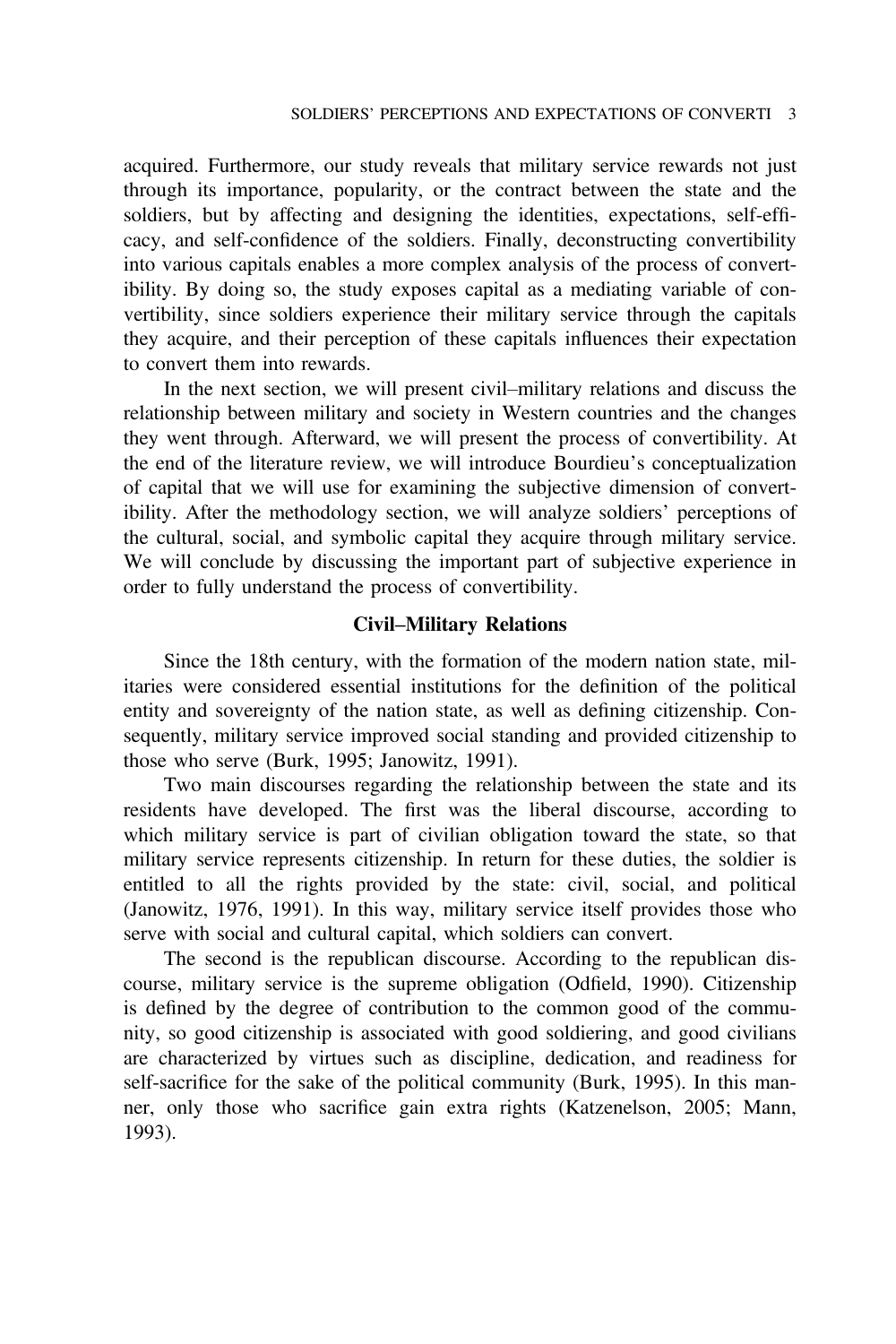Of all soldiers, the combat soldier is considered the best citizen, yet only certain groups are allowed to serve as combat soldiers (Levy, 1998). This creates a differential eligibility to civilian rights and to conversion of military capital into social and cultural capital in civilian society. Only middle-class white men had an established right to serve and were able to convert their military status into rights, positions, and power in the civilian sphere and labor market (Levy, 2007, 2013). Since not all groups in society were able to serve in the military and specifically as combat soldiers, not everyone could enjoy the material and symbolic capital that can be derived from military service. This created a replication of hierarchy within the military to the social sphere.

Since the 1960s, most Western nations have turned from draft to all-volunteer forces. Alongside this change in the recruitment system, the globalization process, accompanied by neoliberal and post-Fordism perceptions, created market-oriented pressure on the military (Dandeker, 1994; King, 2006; Levy, 2010). These changes challenged the republican discourse and created a shift from "citizen army" to, as introduced by Levy (2010), "market army." This transition also led the military to adopt new roles that endorse equal status for women, ethnic minorities, and homosexuals (Dandeker, 1994; Shaw, 2000) who, on their behalf, fought for their right to serve in order to be able to gain and convert military capital.

Furthermore, the emulation of market practices (Dandeker, 1994; King, 2006; Levy, 2010) created an individualistic expectation from military service to fulfill the individual's ambitions and interests (Levy, 2007, 2013; Levy et al., 2007). According to studies, the penetration of personal gain to the barter between soldiers and the military (Smith, 2005), alongside untying the connection between soldiering and citizenship and between military service and rights (Burk, 2002), weakened the republican bargaining (Levy, 2010; Levy et al., 2007) and devalued convertibility.

## **Convertibility**

Convertibility "is the ability of a group to convert the power they acquire within, and owing to, military service into valuable social resources – symbolic and material alike – in the civilian sphere" (Levy, 2007:189). Convertibility mostly rests on the republican concept according to which citizens, as soldiers, are willing to sacrifice their lives and bear the burden of war and preparation to war for civil, social, and political rights (Janowitz, 1976; Mann, 1993). In this way, serving in the military is converted into symbolic capital that can be exchanged into social rights, improve social standing, and gain citizenship (Burk, 1995; Levy et al., 2007).

The literature regarding convertibility distinguishes between two reward systems: material rewards and symbolic rewards. Material rewards are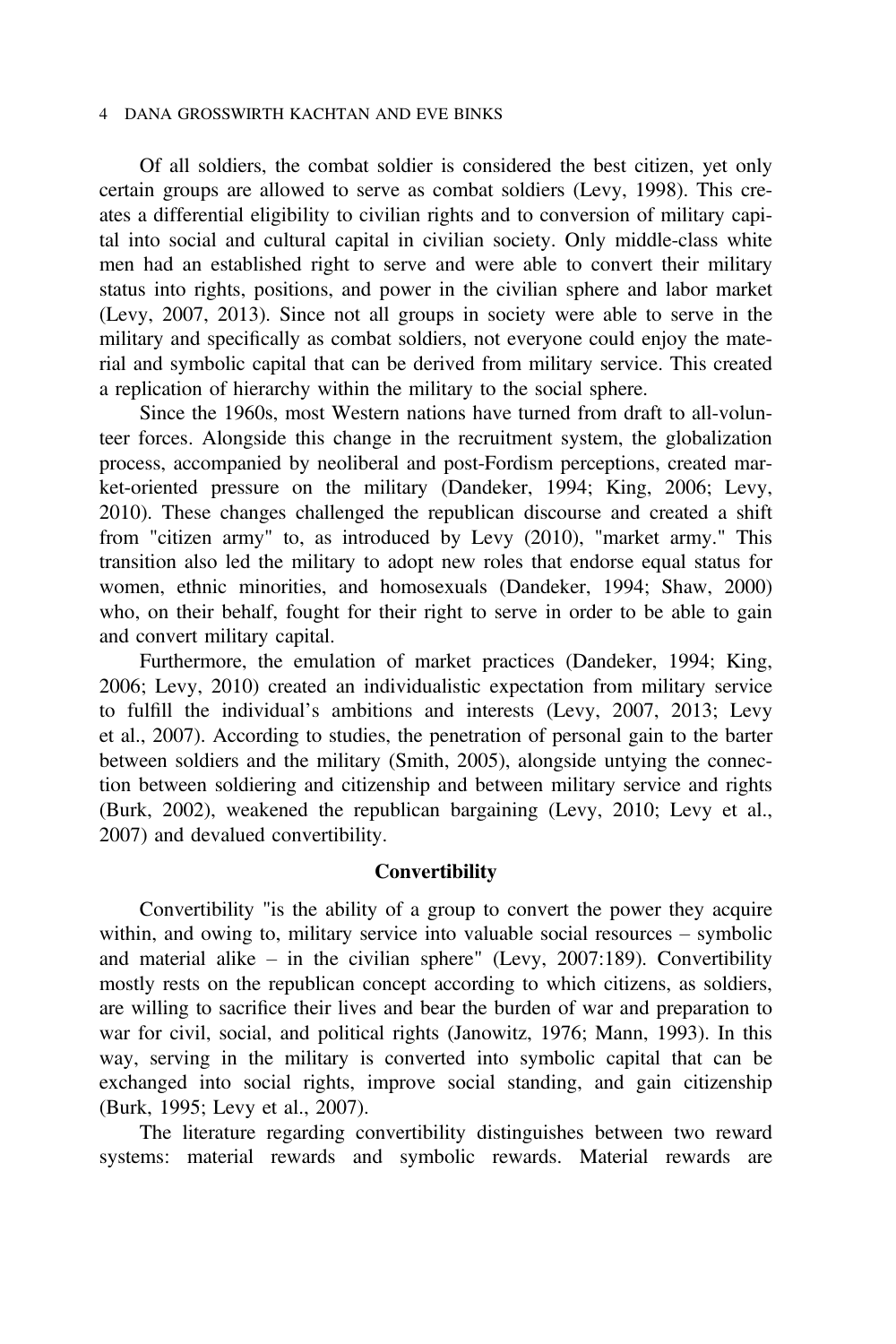comprised of financial rewards such as pensions, financial benefits, and skills; symbolic rewards are the product of the prestige of military service (Asch and Warner, 1994; Card and Cardoso, 2012; Krebs, 2006; Levy, 2003; Levy, 2007; Moskos, 1977). Symbolic rewards and some of the material rewards, excluding monetary rewards, are determined by their convertibility. Furthermore, symbolic and material rewards are mutually related and partially dependent on one another, such that the increase or decrease of one affects the other (Levy, 2007). In this way, serving in the military grants symbolic capital that can be converted into material rewards, such as rights, financial benefits, and priority for employment, and some material rewards depending on the status and prestige of the service (Burk, 1995; Levy, 2007; Levy et al., 2007).

So convertibility is affected by the different roles taken by those who serve in the military and not only determines eligibility for citizenship, but also produces social hierarchies and therefore can differentiate the possibilities of social mobility for different groups (Weede, 1993; Soysal, 1994; Levy, 1998; Levy and Sasson-Levy, 2008).

For many decades women, homosexuals and ethnic groups were excluded from military service and therefore from the soldier's ability to convert their military status into rights, positions, and power in the civilian sphere and labor market (Cohen, 2008; Levy, 1998; Levy, 2003; Levy, 2013; Sasson-Levy, ). Over time minorities fought for their right to serve in the military, and specifically as combatants, in order to utilize military service as a mechanism for social mobility and to convert it into social status, rights, positions, and power (Burk, 1995; Enloe, 1980; Gropman, 1997; Lake, 1992; Levy, 2007, 2013).

These studies underlined the influence of various social, financial, and political mechanisms on the ability to convert military service into social rights, improve social standing, and gain citizenship. In so doing, these studies focused on the macro-level of convertibility while neglecting the micro-level. Furthermore, they focused on the objective dimension while neglecting the subjective dimension of convertibility.

The lack of micro-analysis, and of analysis of the subjective dimension, did not allow the examination of agents' perceptions, motivations, and expectations of conversion. We argue that focusing on soldiers' subjective interpretations and perceptions of the contract between the soldiers and the state reveals a more complex and multifarious understanding of the meaning of military service and therefore of convertibility. Thus, the changes in Western nations did not cause a sharp, single-value decline of the republican exchange and therefore of convertibility. Soldiers' motivation to enlist and to serve, alongside their expectations from military service, is not affected only by the existence of social rewards, that is, by the objective outcomes of military service, but also by their subjective perception of convertibility.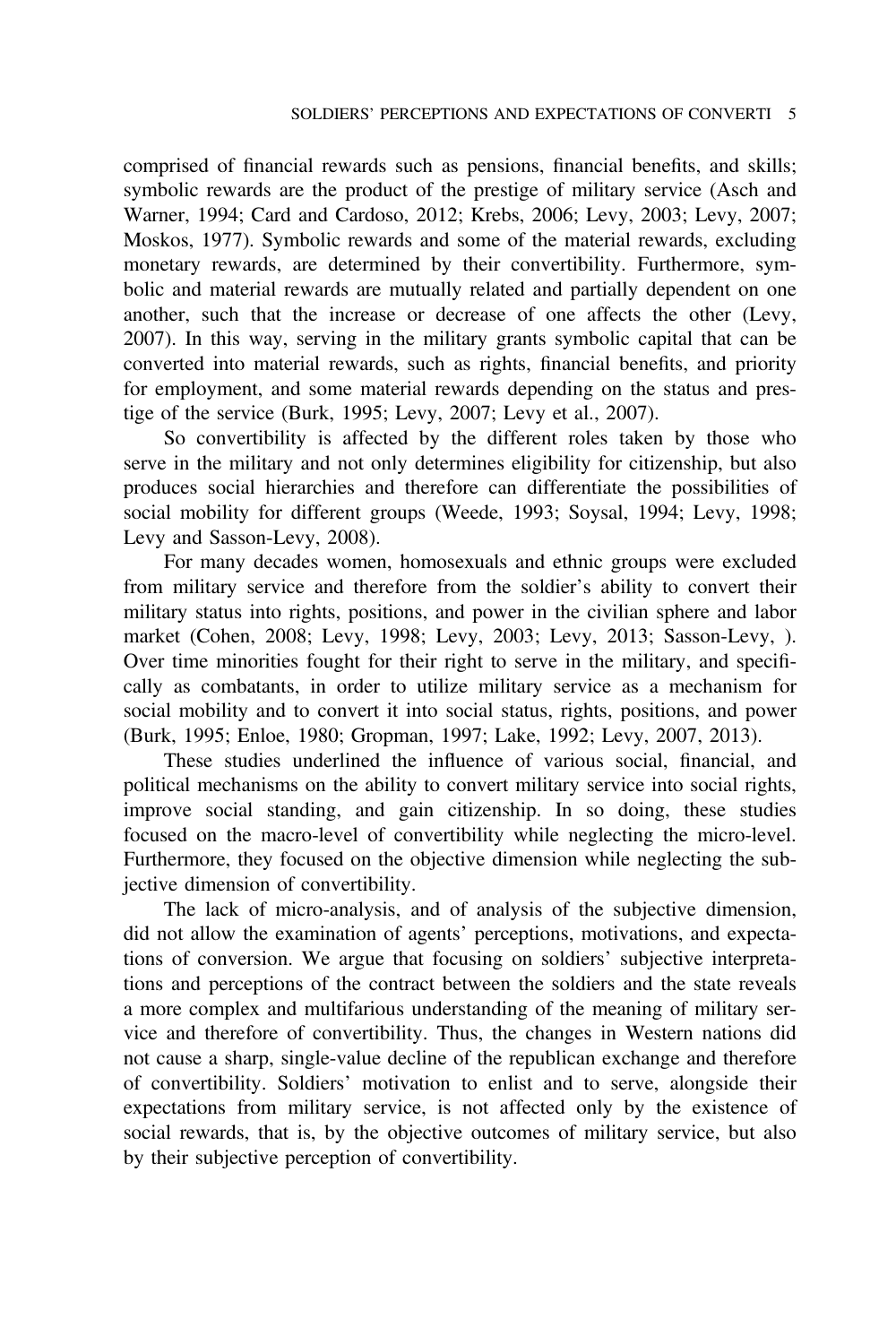### The Forms of Capital

In order to examine soldiers' subjective perception of convertibility, we will use capital. The collection of cultural and social characteristics soldiers learn and internalized through socialization to military service termed military capital (Swed and Butler, 2015). Military capital composed of skills, professions, behavior norms, cultural codes, and connections soldiers learn and gain through military service; furthermore, these capitals shape soldiers' identities, self-perceptions, and experiences (Cooper et al., 2018; Woodward and Jenkings, 2011).

Within the military field, these capitals may reward the soldiers with military qualifications and promotions, and although this military institutionalized cultural capital is exchangeable in the labor market, it does not transfer easily to civilian labor market, due to its different applications and values in civilian life (Ashcrof, 2014). For instance, ranks, the have high currency value in the military, often misunderstood or ignored outside the military fields (Burdett et al., 2014).

We will address military capital using Bourdieu's forms of capital. We found Bourdieu's cultural, social, and symbolic capital most appropriate to examine the way soldiers experience and perceive the resources they acquired during military service, since, as we will show capital serves as a mediating variable of conversion. We argue that soldiers experience military service through the capital they acquire, and their perception of these capitals influences their expectations to convert them into rewards.

Together with field and habitus, capital provides an explanation for how and why people act in a certain manner in various social and cultural settings (Bourdieu, 1990). A field is a social setting in which agents are located and interact. Each field operates according to its rules, regulations, and social positions (Bourdieu, 1984). In this study, we conceptualize the military as field, composed of subfields, each with their own characteristics, but all of them sharing the general rules and regulations of the military field.

Within a particular field, social actors accumulate capital, which is a form of power that determines the relative position of an actor within a field. Bourdieu distinguishes between three types of capital: economic capital, which is directly convertible into money, and may be institutionalized in the form of property rights; cultural capital, which exists in three forms; and social capital, which is made up of social connections. Both cultural and social capital can be converted, in certain conditions, into economic capital (Bourdieu, 1986).

Symbolic capital refers to honor, prestige, and social legitimation accumulated through the various forms of capital (Bourdieu, 1990). Since fields exist in relation to other fields, the potential to convert military capital into the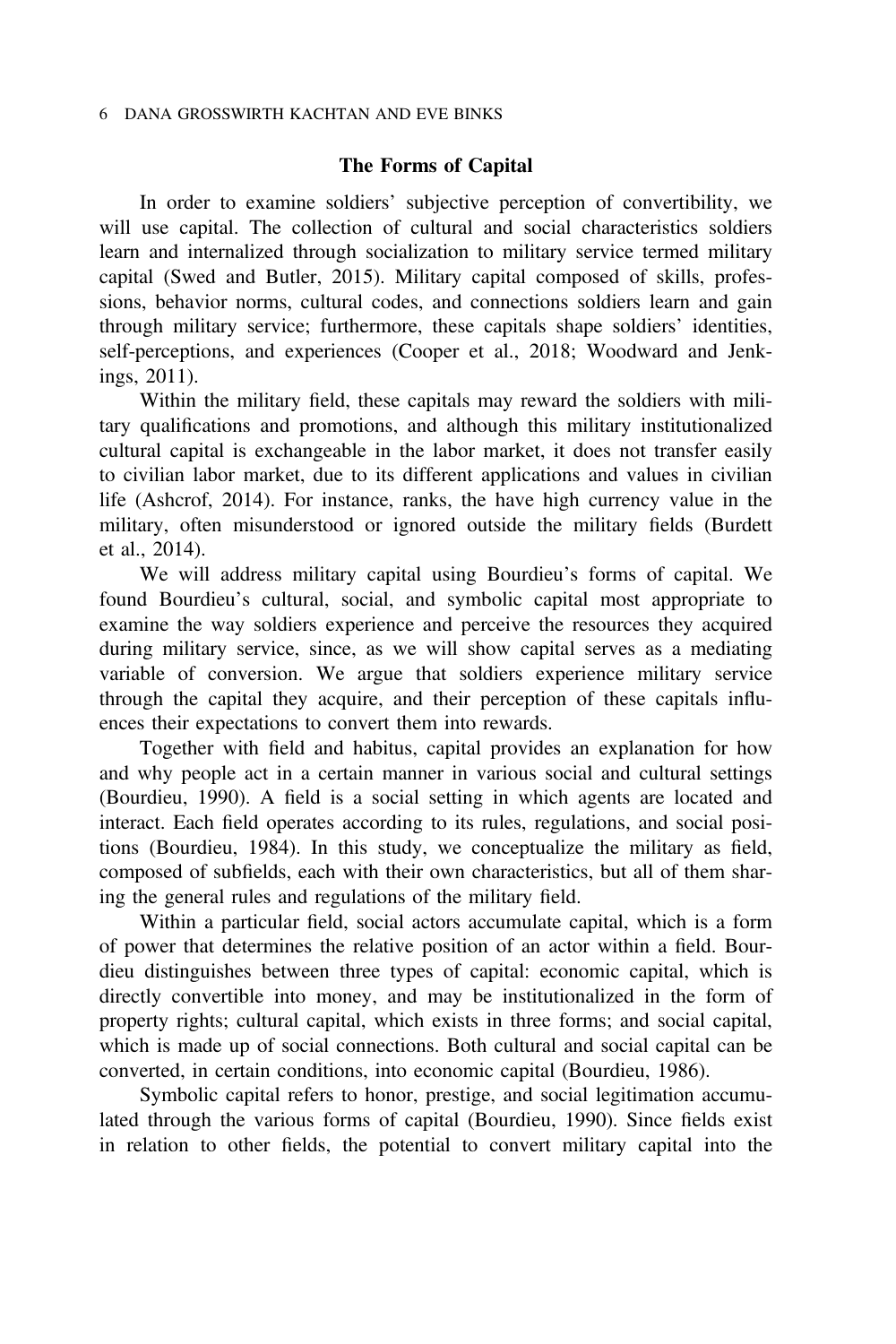civilian sphere is influenced by symbolic capital. For example, in Israel, with the erosion of the republican exchange, the symbolic capital of the combat soldier declined, concurrently with the rise of technological and white collar professions, the convertibility of the combat soldier has also been harmed (Levy, 2013; Levy et al., 2007). In the UK, although the public has high regard for the armed forces, the volunteer service created a gap between the military and civilian sphere, since most of the population has no knowledge regarding the characteristics of the military (Binks and Cambridge, 2018; Hines et al., 2014). As a result, the low symbolic capital of accumulated military capital affects the probability of conversion (Cooper et al., 2018).

Social capital, according to Bourdieu (1986), can be converted by the members into economic, cultural, and symbolic capital. As such, social capital is never independent from other forms of capital, since an agent's social capital affects the other capitals he possesses. The existence of a network is the product of individual or collective investment strategies, consciously or unconsciously aimed at transforming contingent relationships, such as those of neighborhood or workplace or even kinship, into relationships that are directly usable in the short or long term (Bourdieu, 1986). Social capital woven during military service can provide job opportunities and entrance to sectors and markets (Swed and Butler, 2015).

Cultural capital is the form of knowledge and acquired cognitive ability that enables individuals to identify and favor high culture. Owning high cultural capital grants social superiority and therefore legitimacy and dominance in the social structure. Cultural capital, according to Bourdieu (1986), exists in three forms: an objectified state, that is, ownership of cultural goods; an institutionalized state that is realized in the position or recognition of an institution, mainly through possessing of degrees and other credentials and which, within the military, is manifested in the form of ranks, positions, qualifications, and military experience; and the embodied state, which is the form of cultural capital that is translated into personal traits, embodied dispositions of mind and body, a set of characteristics and capabilities seen as intrinsic to human nature. For example, when civilians join the military, they undergo socialization processes during basic training, where they learn and become accustomed to military organization and culture that inscribes them with cultural values and rules of conduct in order to create identification with the military and to prepare the soldiers to carry out military labor (Burdett et al., 2014; Godfrey et al., 2012; Hockey, 1986).

The embodied state very much overlaps Bourdieu's concept of habitus (Bourdieu, 1990). Habitus, according to Bourdieu (1990), is a system of external principles that is created through social encounters and exists as a system of knowledge within a particular cultural setting that is internalized as personal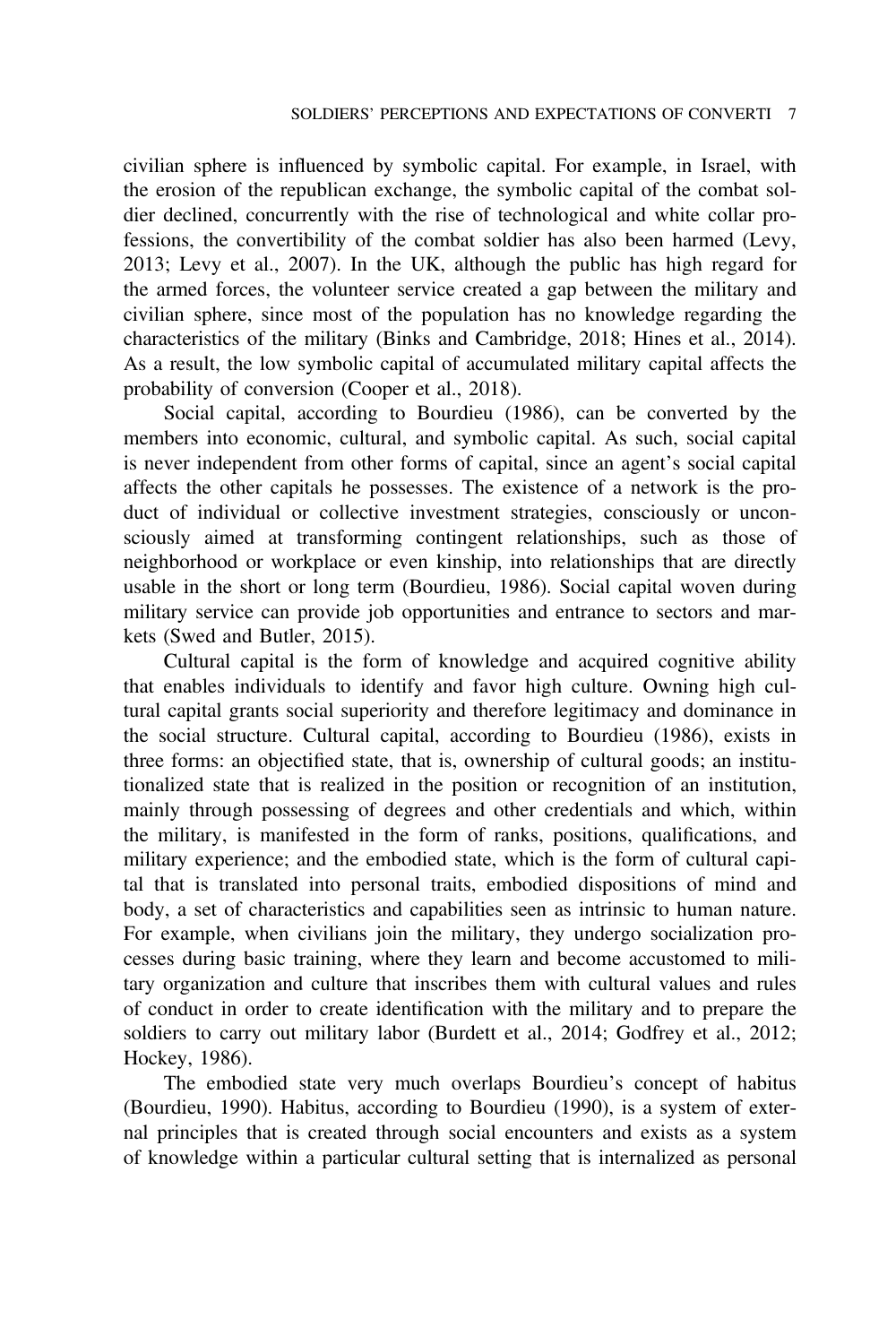perceptions. Thus, habitus is acquired through exposure and participating in social conditions, yet it is embedded in the person's unconscious level (Davey, 2009).

The manifestation of cultural, social, and symbolic capital acquired in the military is shown in Figure 1.

Thus, various social groups and individuals internalize, interpret, and evaluate military capitals in various ways; therefore, they will have different expectations for conversion of these capitals into social rewards.

### Methodology

## Data Collection

Our micro-level analysis of social action is based on in-depth interviews with soldiers who served in the IDF (Israel defense forces) and in the British military.

Using interviews to collect data enable learning about conceptions, interpretations, expectations, as well as retrospective processes and reflections regarding social experience. One of the main virtues of interview is that it is still the best method to study observations (Lamont and Swidler, 2014). Only by asking or talking to people, we can reveal the emotional dimensions of social experience, the imagined meanings of their activities and their self-concepts (Lamont and Swidler, 2014; Pugh, 2013).



Figure 1 The process of convertibility and the part of subjective perception of acquired military capital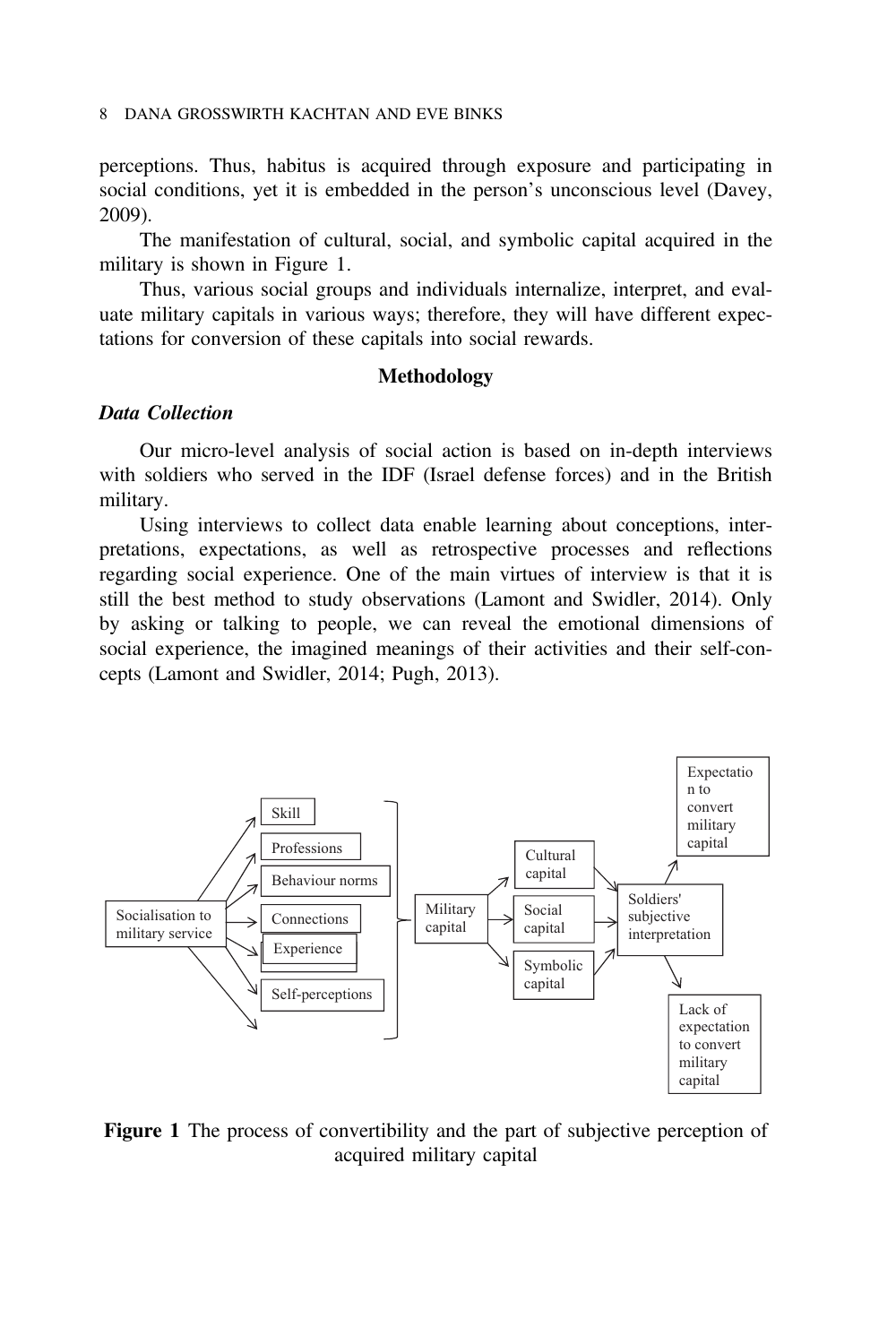Interview, as all methods, has weaknesses. One of the challenges facing researchers that use interview is how to contextualize institutional contexts, when they themselves are not fixed (Lamont and Swidler, 2014). In our research, we used cultural and institutional differences to demonstrate differences and similarities between the Israeli and the British militaries.

Another weakness of interview is that since interview focuses on the view of individuals, this data collection technique can lead to methodological individualism. This bias is not inherent to this method and various studies illustrate that narratives and repertoires are institutionalized character of these conceptions (Edwards and Holland, 2013; Lamont and Swidler, 2014). Our research demonstrates the way social and cultural processes and conceptions influence individuals' perceptions, understanding, and expectations of converting military capitals. Nonetheless, we emphasize the importance of individuals' interpretations and how their understanding and action can potentially influence cultural and social processes and structure.

The interviews were held with soldiers who had completed their military service. Snowball sampling was employed, such that the first interviewees were located in various ways (for example, researchers' personal contacts or public notices) and they helped us to contact other interviewees. In order to overcome the similarity bias of this sampling method, different sources were selected from varied social networks and from various geographical areas.

In the IDF, we carried out 12 interviews with soldiers between the ages of 25 and 29 who served in the IDF. Six of them served in combat units and six in Military Intelligence. All interviewees were men from the upper-middle socioeconomic class. All were interviewed after their compulsory service (which lasts three years). Of the intelligence soldiers, three served for an extra time after the end of their three-year service (Table 1).

In the British Military, we carried out seven interviews with UK Armed Forces veterans, aged between 38 and 58, who had served between 3 and 24 years in the British Army or the Royal Navy, in combat and non-combat roles. One respondent was female. All respondents had served actively in the Army or Navy and were discharged or released from Armed Forces duties under conditions that were not dishonorable (Table 2).

The interviews were semi-structured, and the interviewees were presented with a few similar questions in order to structure the interview to ensure that, as far as possible, we received all the data we were looking for in our questions. However, interviewees were at liberty to expand beyond what they were directly asked, and they were encouraged to exemplify their answers by telling stories, on the assumption that these stories could enrich the data. Upon response, some participants were asked probing questions in order to elicit a more detailed understanding. For example, can you explain how that made you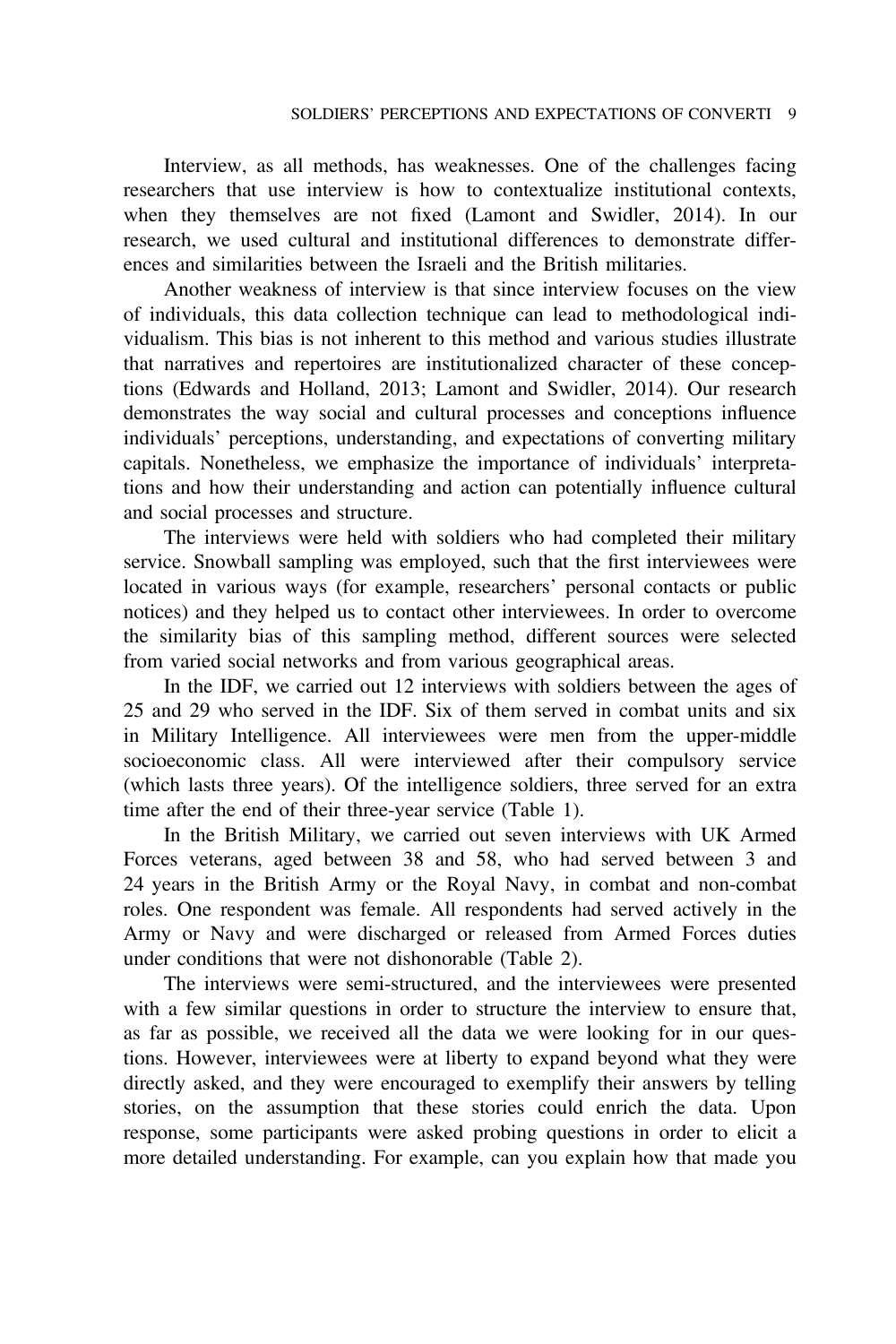| Table 1<br><b>Full Israeli Participant Information</b> |                                |                                 |                                             |                                                                                                                                                                |
|--------------------------------------------------------|--------------------------------|---------------------------------|---------------------------------------------|----------------------------------------------------------------------------------------------------------------------------------------------------------------|
| Participant                                            | Age at<br>time of<br>Interview | Years of<br>Military<br>Service | Years since<br>exit at time<br>of interview | <b>Additional Information</b>                                                                                                                                  |
| Dor                                                    | 28                             | 3                               | 7                                           | Served as a combat soldier<br>in the Paratroopers, and<br>was also a medic.                                                                                    |
| Omer                                                   | 26                             | 3                               | 5                                           | Served as a combat soldier<br>at the Armored Corps. He<br>was wounded during his<br>service and transferred to<br>serve as Intelligence<br>Sargeant.           |
| Dan                                                    | 26                             | 3                               | 5                                           | Served as a combat soldier<br>in Kffir infantry brigade.                                                                                                       |
| Elad                                                   | 25                             | 3                               | 4                                           | Served as a combat soldier<br>in Givati infantry brigade.                                                                                                      |
| Uri                                                    | 27                             | 3                               | 6                                           | Served as combat soldier in<br>the Navy, he was a<br>mechanic in a missile boat.                                                                               |
| Alon                                                   | 29                             | 3                               | 6                                           | Enlisted when he was 20.<br>Served as a combat soldier<br>in Nachal infantry brigade.<br>Due to medical reasons<br>was transfer to military<br>operation room. |
| Adam                                                   | 27                             | 3                               | 6                                           | Served in Intelligence in<br>special operations.                                                                                                               |
| Itay                                                   | 25                             | 3.4                             | 4                                           | Served in Intelligence as a<br>radio operator. His role<br>was to listening to<br>segments in Persian and<br>summarizes them in<br>Hebrew.                     |
| Yariv                                                  | 27                             | 3.8                             | 5                                           | Served in Intelligence in unit<br>8200.                                                                                                                        |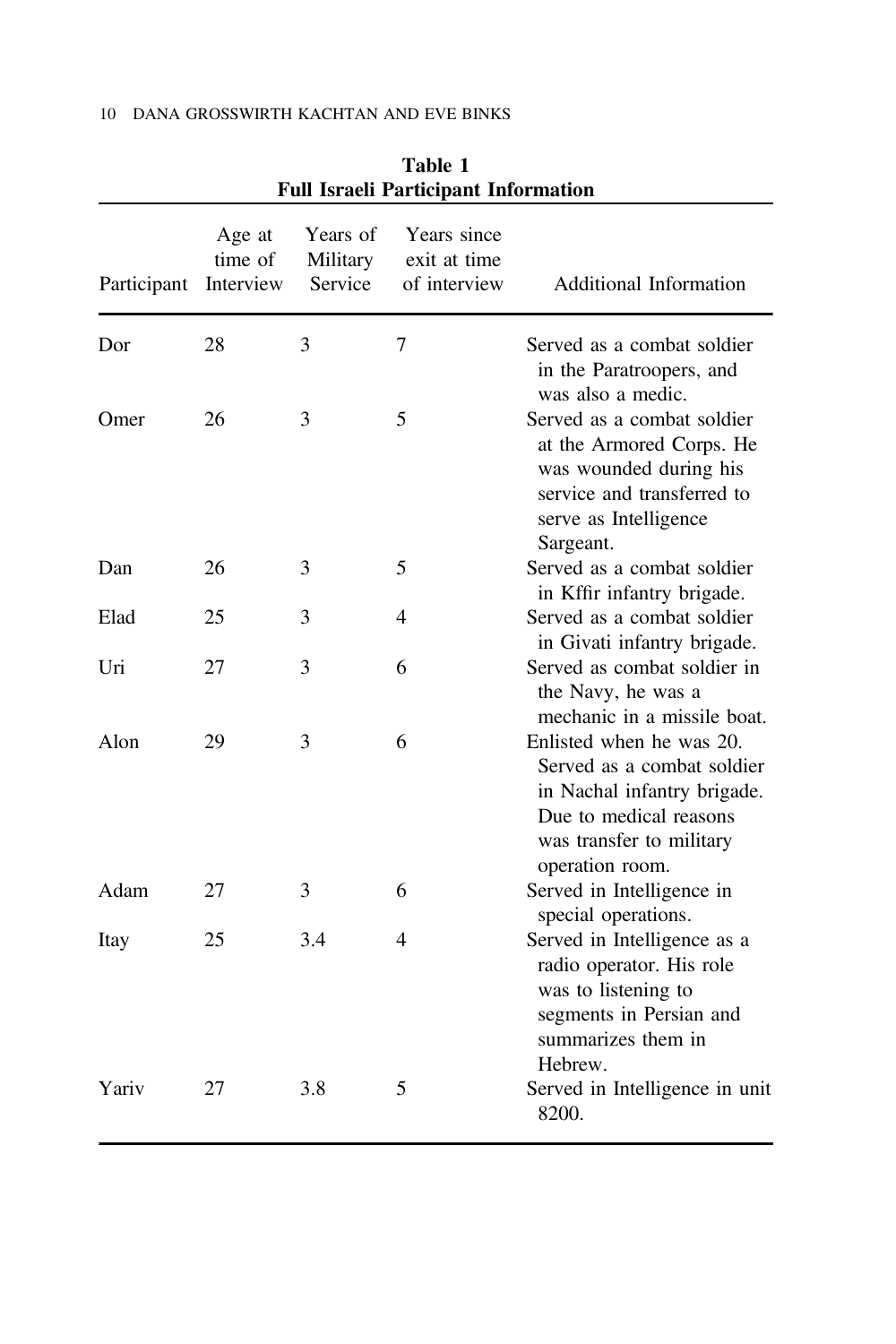| Participant Interview | Age at<br>time of | Years of<br>Military<br>Service | Years since<br>exit at time<br>of interview | Additional Information                                                                                                                    |
|-----------------------|-------------------|---------------------------------|---------------------------------------------|-------------------------------------------------------------------------------------------------------------------------------------------|
| Shlomi                | 25                | 5                               | 2                                           | Served in Intelligence as a<br>software developer.                                                                                        |
| Gadi                  | 27                | 3                               | 6                                           | Served in Intelligence as a<br>radio operator. His role<br>was to listening to<br>segments in Arabic and<br>summarizes them in<br>Hebrew. |
| Evyatar               | 27                | 3                               | 6                                           | Served in Intelligence in a<br>technological unit that<br>operates mainly in the<br>field.                                                |

Table 1 (continued)

feel? Why do you think that was the case? What do you think was the biggest influence at that time?

Taking into consideration the differences between the militaries and the societies, as elaborated following the questions, we asked different questions in order to get similar reference to the issues the study deals with.

All Israeli participants were asked all of the following questions:

- 1. Tell me about your military service. When did you enlist? In which unit did you serve? Tell me about your service from your recruitment, through your training and the role you fulfill.
- 2. What qualities and abilities did you get from your military service?
- 3. Do you think these qualities and abilities will help you after military service in your professional course?
- 4. How do you perceive military service and what part it has in your life?
- 5. Tell me about the jobs you've been carrying since you discharged from the military.
- 6. Are you studying or do you intend to study at the University?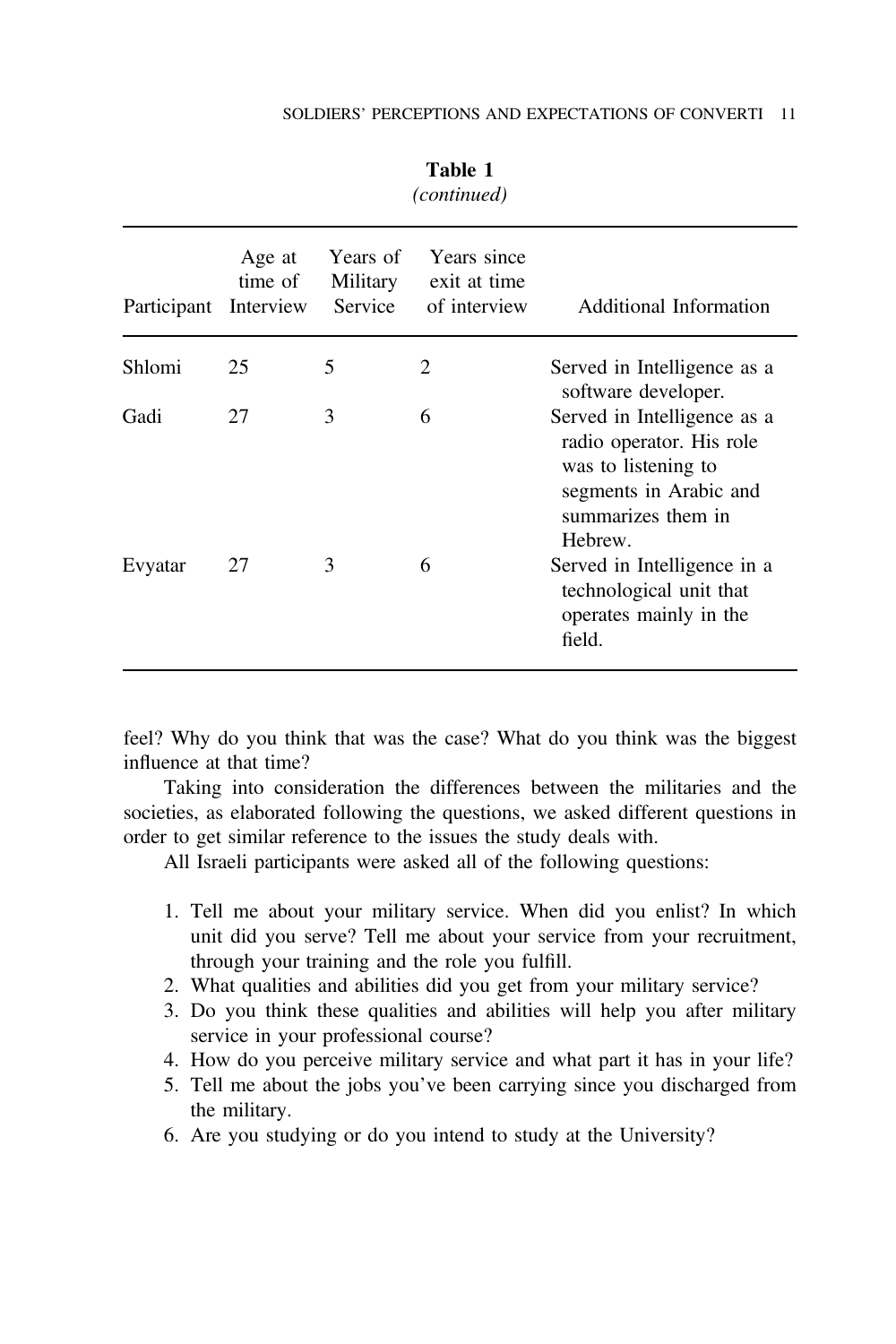| Table 2<br><b>Full British Participant Information</b> |                                |                                 |                                             |                                                                                                                                                  |
|--------------------------------------------------------|--------------------------------|---------------------------------|---------------------------------------------|--------------------------------------------------------------------------------------------------------------------------------------------------|
| Participant                                            | Age at<br>time of<br>interview | Years of<br>Military<br>Service | Years since<br>exit at time<br>of interview | Additional Information                                                                                                                           |
| Chris                                                  | 59                             | 3                               | 38                                          | Joined the British Army<br>aged 21 and served in the<br>Grenadier Guards, is now<br>retired from a post-Military<br>career                       |
| David                                                  | 37                             | 16                              | 3                                           | Joined the British Army<br>aged 18, served in the<br>Infantry for 5 years and<br>then as an Army Nurse for<br>11 years, is currently<br>employed |
| Fred                                                   | 48                             | 24                              | 8                                           | Joined the British Army<br>aged 16, served in the<br>Infantry and then in the<br>Royal Mechanical<br>Engineers, and is currently<br>employed     |
| John                                                   | 52                             | 22                              | 12                                          | Joined the British Army<br>aged 18, served in the<br>Infantry and then in the<br>Royal Mechanical<br>Engineers, is currently<br>employed         |
| Peter                                                  | 39                             | 6                               | 13                                          | Joined the British Army<br>aged 20, served in the<br>Royal Corps of Signals,<br>and is currently employed                                        |
| Sam                                                    | 50                             | 21                              | 11                                          | Joined the British Army<br>aged 18, served in the<br>Infantry and then in the<br>Royal Mechanical<br>Engineers, is currently<br>employed         |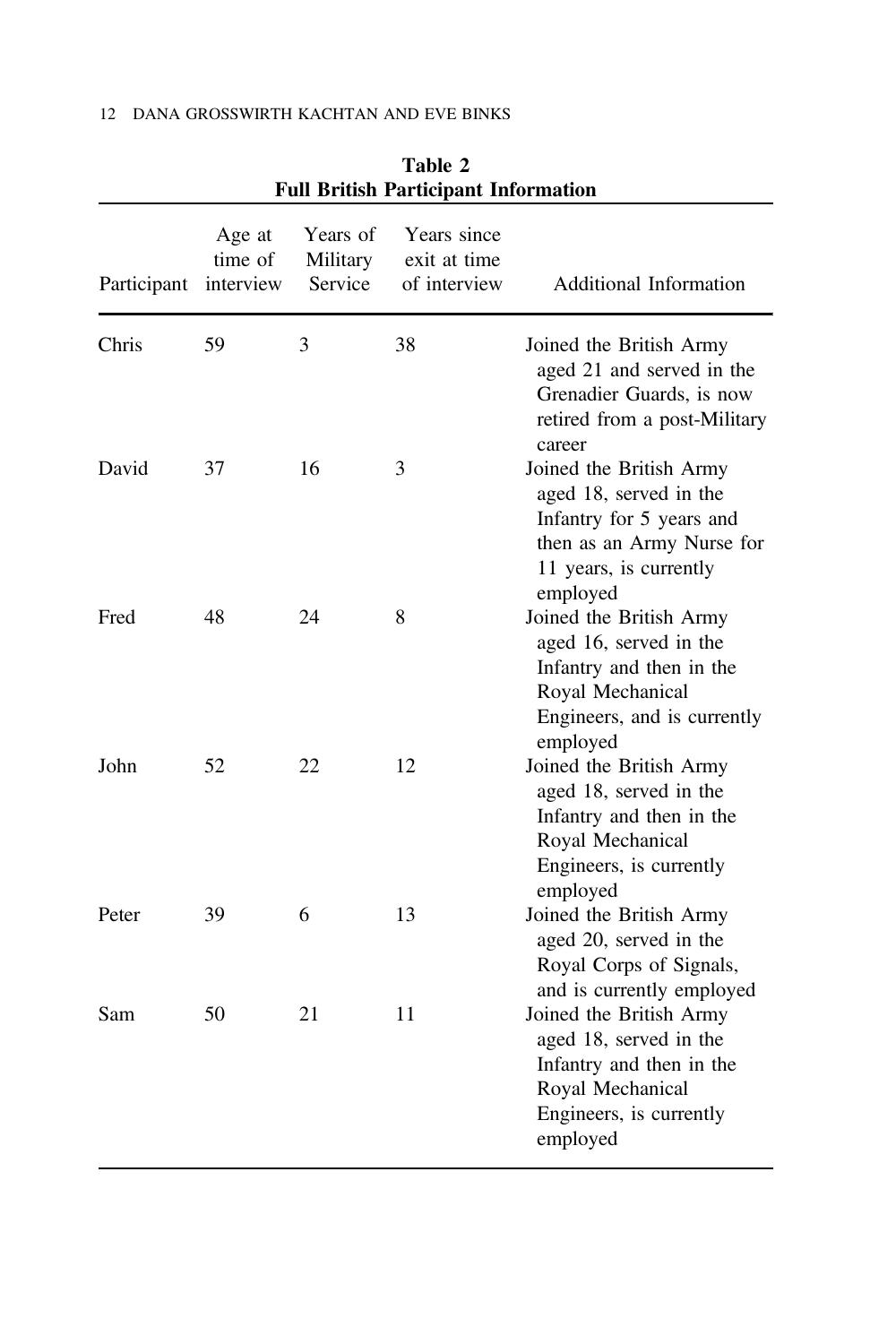| Participant interview | Age at<br>time of | Years of<br>Military<br>Service | Years since<br>exit at time<br>of interview | Additional Information                                                                                                           |
|-----------------------|-------------------|---------------------------------|---------------------------------------------|----------------------------------------------------------------------------------------------------------------------------------|
| Sarah                 | 35                | 11                              |                                             | Joined the Royal Navy aged<br>23, is currently<br>concentrating on raising her<br>family but intending to<br>return to work soon |

Table 2 (continued)

7. Are you serving in reserve?

8. Where do you see yourself professionally ten years from today?

The purpose of the first question was to get a full background on the interviewers and their experience of the service. The aim of questions 2, 3, 5, 6, and 8 was to learn about the interviewers' subjective perception of military service, their expectations to convert military service itself, and the capitals they acquired during service and the influence of the service on their identities, selfefficacy, and self-confidence. The aim of questions 1, 4, and 7 was to enable us to understand the way soldiers perceive the military and its place in society. Through these last questions, we were able to learn about the macro-perception of the military and the civil–military relations in Israel and how they affect the results of questions 2, 3, 5, 6, and 8 that refer to the influence of military service on the interviewers' civilian life, or in other words, their expectations for convertibility of military capital into civilian sphere and labor market.

All British participants were asked all of the following questions:

- 1. Tell about your military service. What was your occupation in the AF? How long did you serve? How old were you when you joined? And what made you join?
- 2. Did you always imagine that you would join the AF?
- 3. How would you describe daily life in the AF? Have you got any stories that stick out?
- 4. Did you notice the difference from civilian life straight away?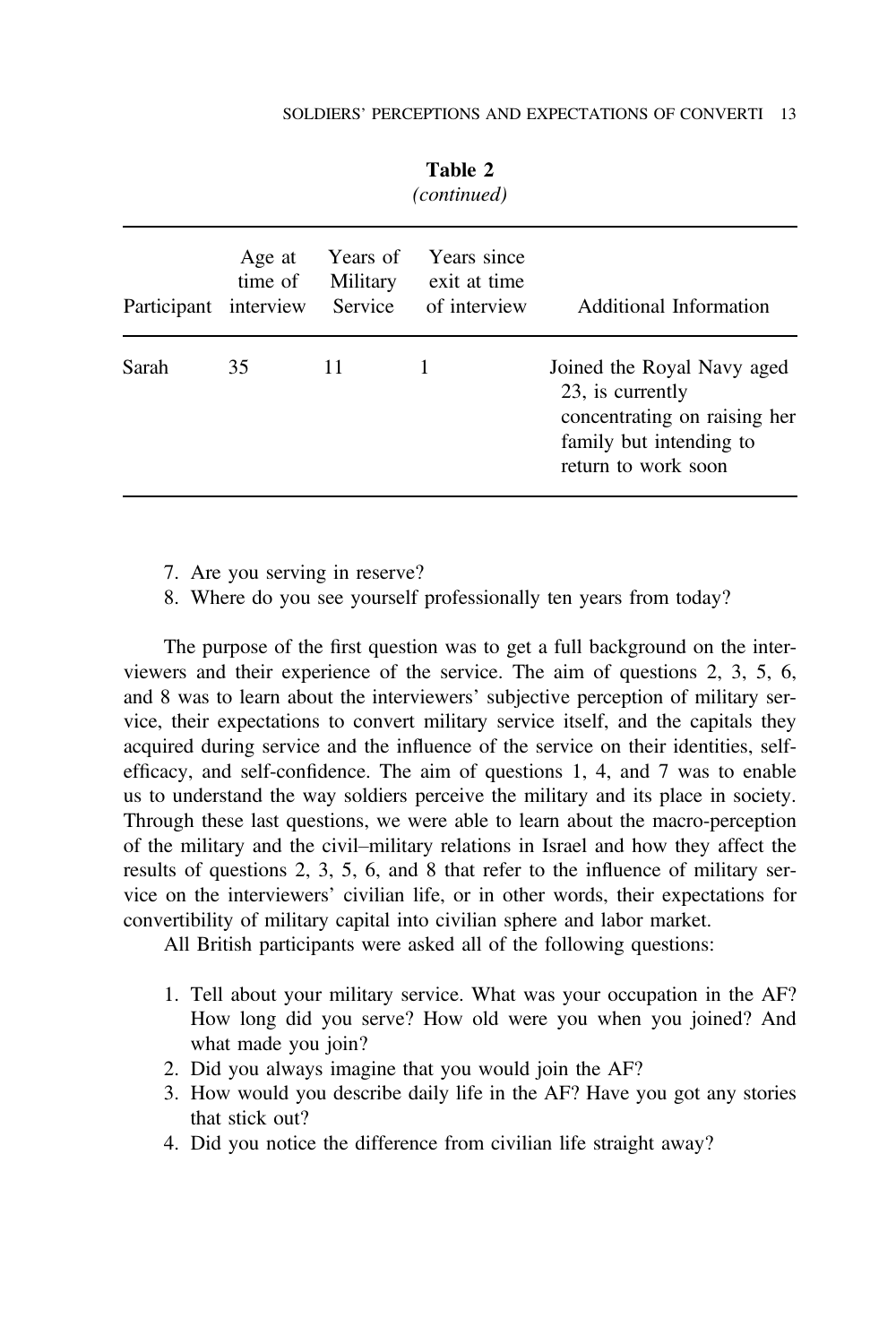- 5. Do you think that you adjusted well to the role or did it take time to get used to everything?
- 6. Do you think that you immediately defined yourself as a soldier/ sailor? So would you say that that role become your identity? Do you think that the AF became your life?
- 7. When you were in the AF, did you feel like an individual or like you were a part of something bigger? Do you think that you had your own beliefs/goals or that you were part of bigger group beliefs and goals? Were these forced upon you?
- 8. When you were in uniform, how did that make you feel?
- 9. Do you think that the uniform took away your identity or do you think that the uniform became your identity?
- 10. How does society respond to serving AF personnel? Examples? How did that make you feel?
- 11. Why did you leave the AF? When did you decide to leave the AF? And did you prepare for leaving the AF?

The purpose of the questions 1 and 2 was to get a full background on the interviewers, their reason for enlisting (a question that is not relevant is Israel duo to conscription), and their experience of the service. The aim of questions 3, 4, 7, 8, and 10 was to learn about the interviewers' subjective perception of military service, the meaning of the military for them, their expectations to covert the capital they acquire during military service into civilian sphere and labor market and the influence of the service on their identities, self-efficacy, and self-confidence. The aim of questions 5, 6, 9, and 11 was to understand the way soldiers perceive the military and its place in society. Through these questions, we were able to learn about the macro-perception of the military and the civil–military relation and how they affect the results of questions 3, 4, 7, 8, and 10 that refer to soldiers expectations for convertibility.

# Why Israel and the Uk? Differences and Similarities

The main contrast between British and Israeli veterans, which formed an important basis for comparisons, stems from two very different types of military service. In Israel, most Israelis<sup>1</sup>, male and female, have experienced military service. This experience creates a continuum between the military and society, such that almost every Israeli can understand, to some extent, the meaning of military service. In the UK, however, the nature of an all-volunteer force results in a gulf in this understanding, and an associated distance between the Armed Forces and society (Binks and Cambridge, 2018).

This creates different motivations for enlisting for Israelis and British. For Israelis, the duty creates an internalization of the obligation, which is embedded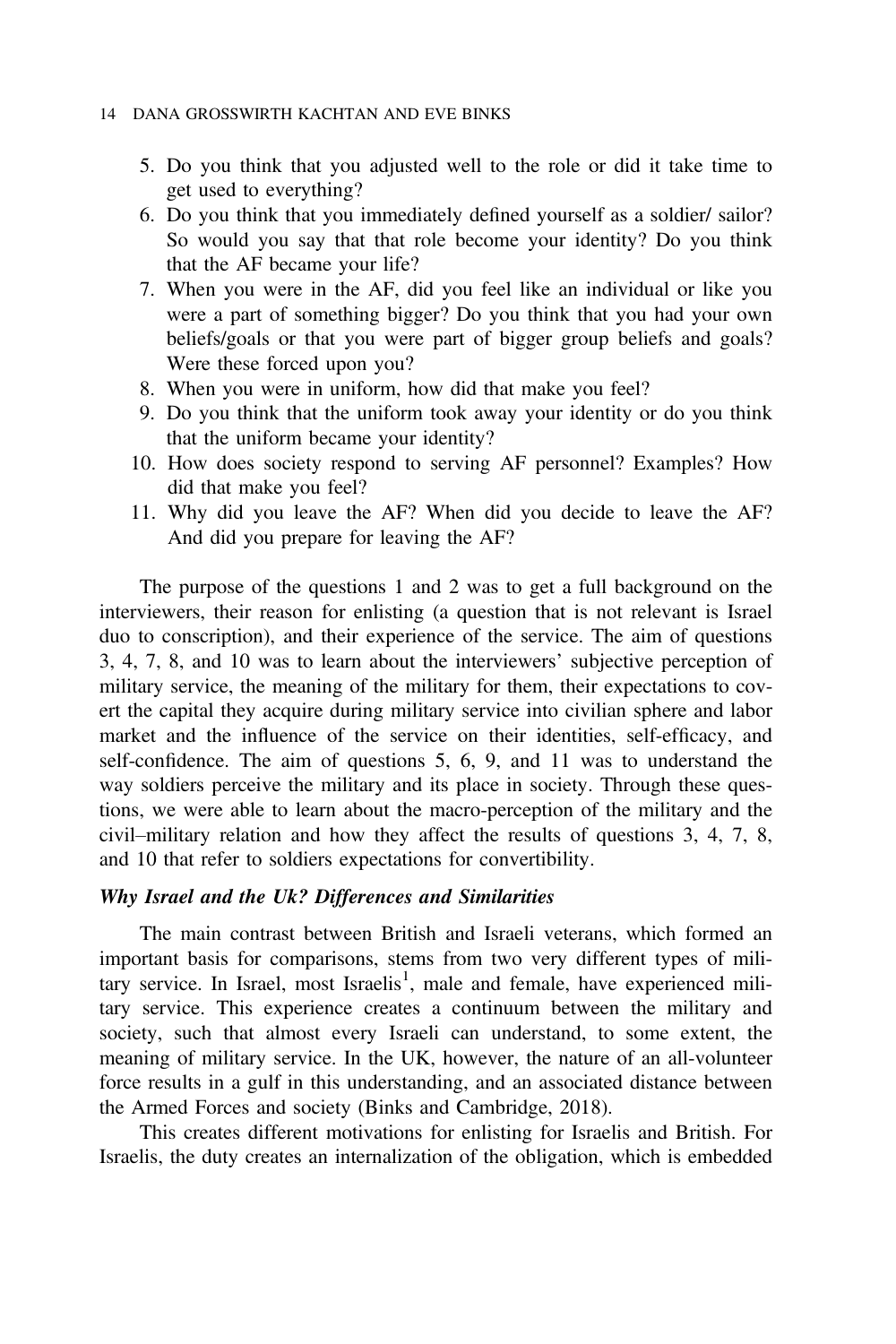in Israel security circumstances and the construction of the status of the military in Israeli society. Nowadays, instrumental motivation is also a factor in the service (Levy, 2003; Levy, 2010; Levy et al., 2007). For British recruits, the motivation for enlisting is instrumental, while the reasons are varied (Woodruff et al., 2006), as we will elaborate in the next section.

Common to both British and Israeli Forces is the understanding of the military as a collective. However, where the Israeli military conscription system renders military service as part of the fabric of life for most Israelis' and affords integration at the societal level. This is not so for the British Armed Forces where recruits develop an identity often considered superior to the civilian population, which is supported by UK military advertising campaigns, and which results in a gulf between military personnel and civilians (Cohen, 2008; Hines et al., 2014).

Alongside the differences, there are also similarities between both militaries. Firstly, militaries share some characteristics, such as order, discipline, obeying to rules, and an emphasis on task orientation. Furthermore, in both British and Israeli Forces, military service is connected with citizenship, national belonging, and identity construction (Krebs, 2006). The state and the surrounding culture influence the status and significance of the military which impact the manifestation of these similarities.

However, we argue that we can learn and understand soldiers' perceptions and expectations of military service and about civil–military relation from the differences no less than the similarities.

### Data Analysis

In order to examine the subjective dimension of convertibility, we base our analysis on an inductive qualitative methodology, which is well suited to examining the subjective point of view of individuals operating within a studied frame of meaning (Creswell et al., 2007; Glaser and Strauss, 1999).

In order to carefully and critically examine the participants' lived experiences, interpretative phenomenological analysis (IPA) was employed. "Concerned with an individual's personal perception or account of an object or event" (Smith and Osborn, 2015:25), there the aim of the research is to allow participants to present experiences as they perceive them, and for the researcher to respect this rather than being limited by an a priori hypothesis. Drawing on issues related to symbolic interactionism regarding meaning construction, where the objective is not a wide generalization but a detailed understanding of the participants' experiences (Smith et al., 1995).

To achieve this, there is a requirement for some flexibility in the data collection, with Smith and Osborn (2015) advocating for the use of semi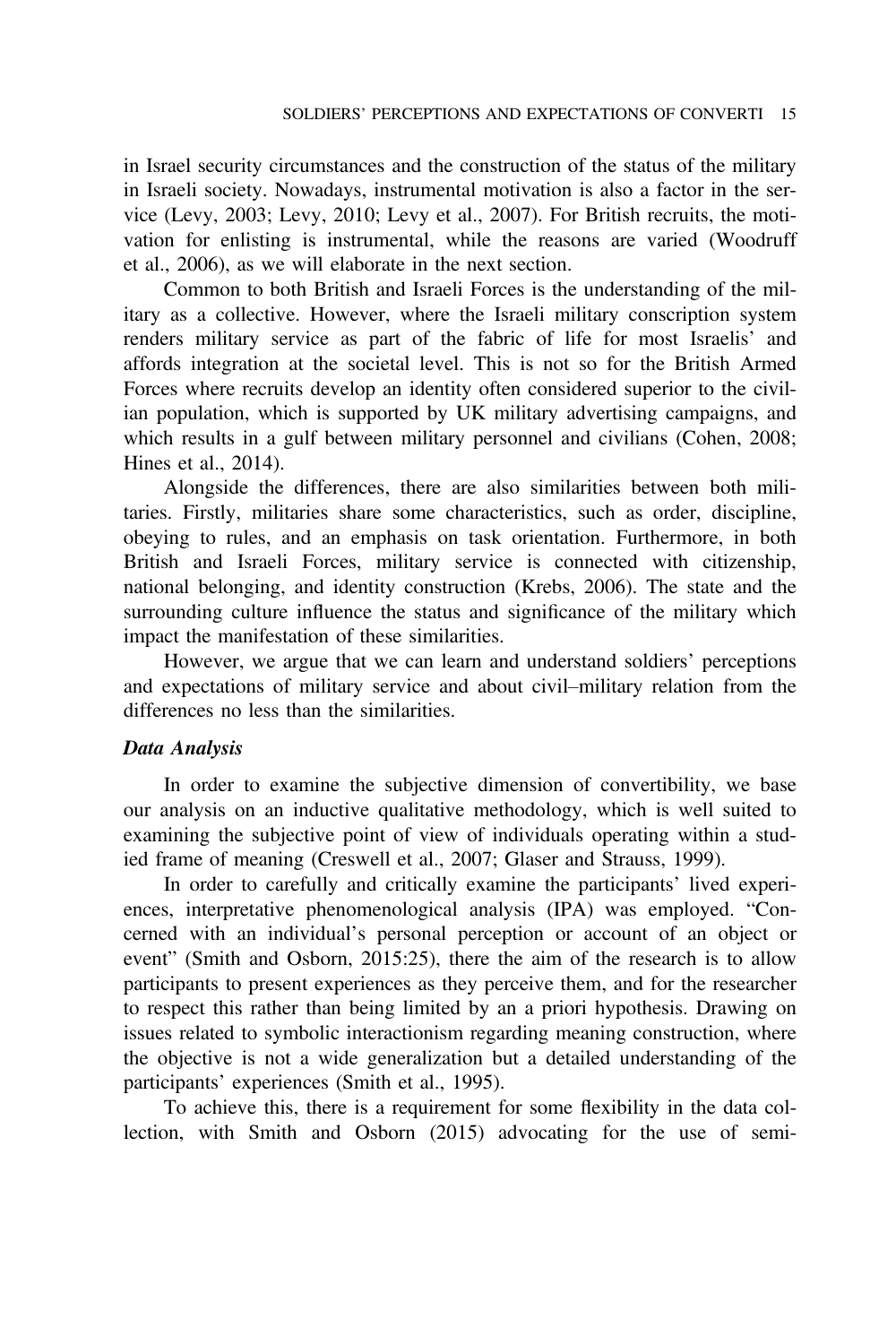structured interviews which allow flexibility with questioning and question modification as data collection progresses.

To adequately achieve the aims of IPA, Smith and Osborn (2015) recommend researchers "try to find a fairly homogeneous sample" (p.28), not a sample that is based—for example—on random sampling but rather a sample achieved via purposive sampling, where individuals are selected based on the needs of the study and the judgment of the researchers. Without imposing order where there is none and with epistemological alertness to the kind of evidence a specific data collection technique provides (Lamont and Swidler, 2014). As the issue under investigation is relevant to all, not merely a subset of, military veterans, the parameters for inclusion were based not on age, sex, branch, or service, but on successful service which had been concluded with sufficient time for reflection. We deliberately wanted to conduct the interviews in sufficient time after they finished their service in order to gain from their retrospective interpretation. The exceptional British veteran who exit the military 38 years at time of interview enabled us to absorb the long-term influence of the service where there is no reserve.

Analysis was performed in line with Smith and Osborn's (2007) guidelines for IPA. On a case-by-case basis, transcripts were read and annotated with initial notes which attempted to make sense of what was important to the participant. Emergent themes for each participant were developed from these notes, which intended to capture and provide an understanding of the participants' experiences. The emergent themes were then reviewed and grouped with reference to the entire original data set. This allowed for the development of meaningful superordinate themes for each case. This process was repeated for all transcripts. Individual respondent superordinate themes were then clustered to create master superordinate themes relevant to each cohort of participants. Finally, the superordinate themes for each group of participants were compared in order to determine similarities and differences between the British and Israeli perceptions.

In the next section, we will conduct an analysis of the cultural and social capital the soldiers acquire during military service, in order to examine the way their interpretation, internalization, and evaluation of these capitals influence their expectation of convertibility.

# Soldiers' Perceptions and Expectations of Converting Military Capital

Cultural Capital. The findings from both the Israeli and the British military indicate that the soldiers acquired two forms of cultural capital: institutionalized and embodied.

Within the military roles, some of the non-combat roles granted soldiers institutionalized cultural capital. These roles enabled the soldiers to acquire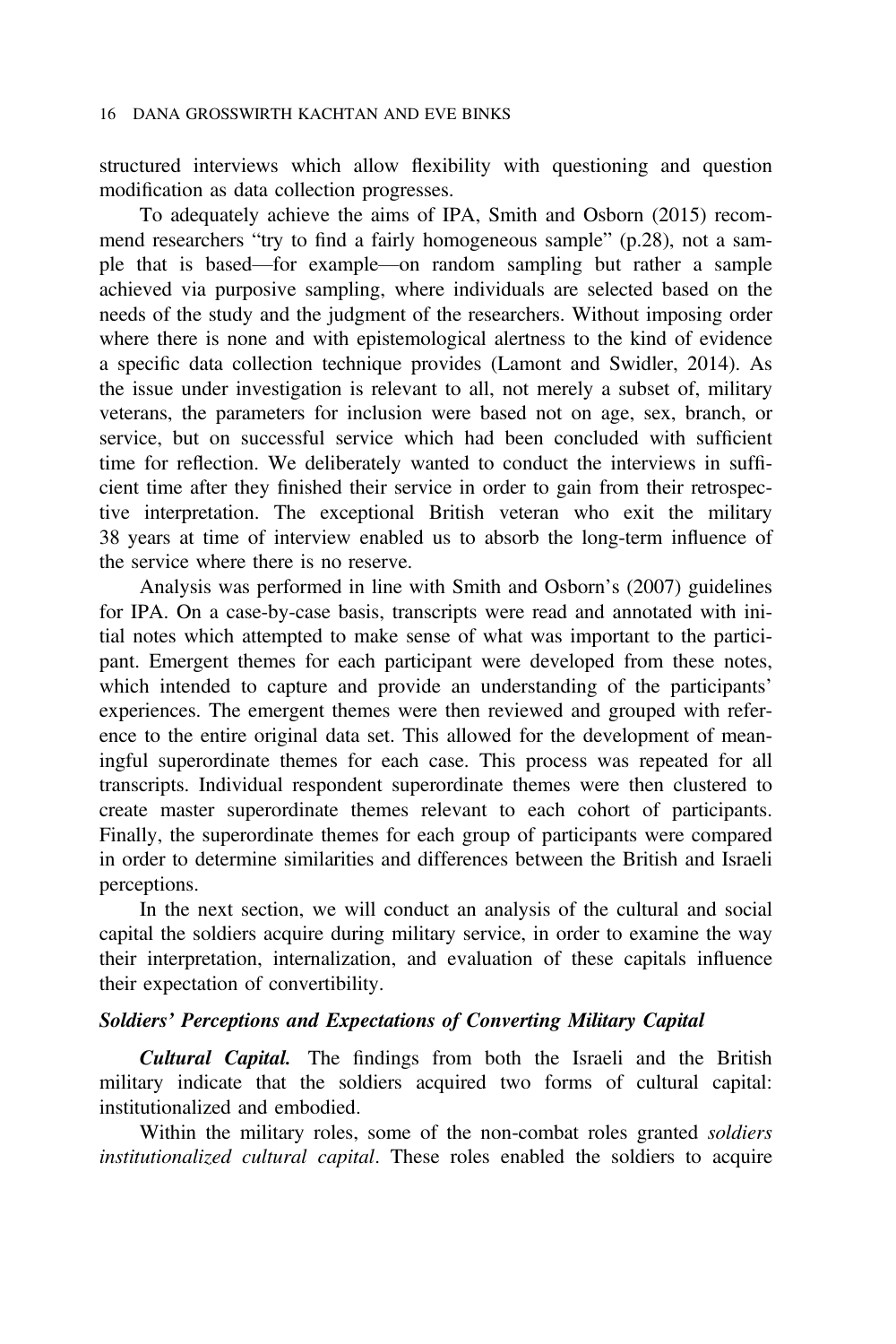knowledge and education that grants them certifications that are officially accepted in civilian society, such as programmer and nurse. The soldiers are aware that these kinds of capitals can be converted directly to civilian society since they are based on civilian training, such as university or college, or based on universal knowledge that is not unique to the military, such as programming.

David, who started his service in the British military as an infantry soldier and transferred to nursing, describes nursing studies: "...when I transferred they sent me to Portsmouth university for three years which isn't a military university." And Shlomi, who served in the IDF in the Intelligence corps as a programmer, describes his acquired knowledge: "...it's not like the military have a special programming language, we use civilian programming languages."

In both militaries, institutionalized cultural capital, whether acquired via degree or knowledge, can be translated immediately and converted into the civilian labor market. However, there is a difference in the way the Israelis and British soldiers perceive the convertibility of the acquired capital. For British soldiers, military service can be perceived as a vehicle for civilian professions, and in some cases (although not in David's case), this expectation was the reason for enlisting. This is indicated by Sarah, serving as a nurse in the British Navy: "...it was in about my 3rd year of archeology that I decided I wanted to be a nurse, but obviously I'd already spent quite a lot of money on being a student, so someone suggested joining the forces'cos obviously you get paid to train... so I did."

For other British participants, they were guided by family members who advised them to join a branch of the Armed Forces that would offer them transferable skills. For example, upon telling his father that he was joining the Army, Peter was advised that: "the Signals is good, you know, you'll get a good trade from that."

In addition to this, British participants spoke of being offered opportunities in the Armed Forces that were not available to them in civilian life and that offered the prospect of a career and skills that would be transferable. For example, Sam indicated: "there certainly wasn't any sort of apprenticeship schemes and training was very-very-very limited... the army gave me the opportunity to be an apprentice as an Electrical Mechanic."

In contrast, for IDF soldiers, the obligation to serve in the military was the first goal; nevertheless, the option of gaining a profession through military service is well known to the soldiers. As Adam who served in the IDF in a special Intelligence operation explains: "It was never a dilemma whether to become a combat soldier, since I have asthma, infantry wasn't an option, and if you are not a combat soldier you are going to Intelligence... there is an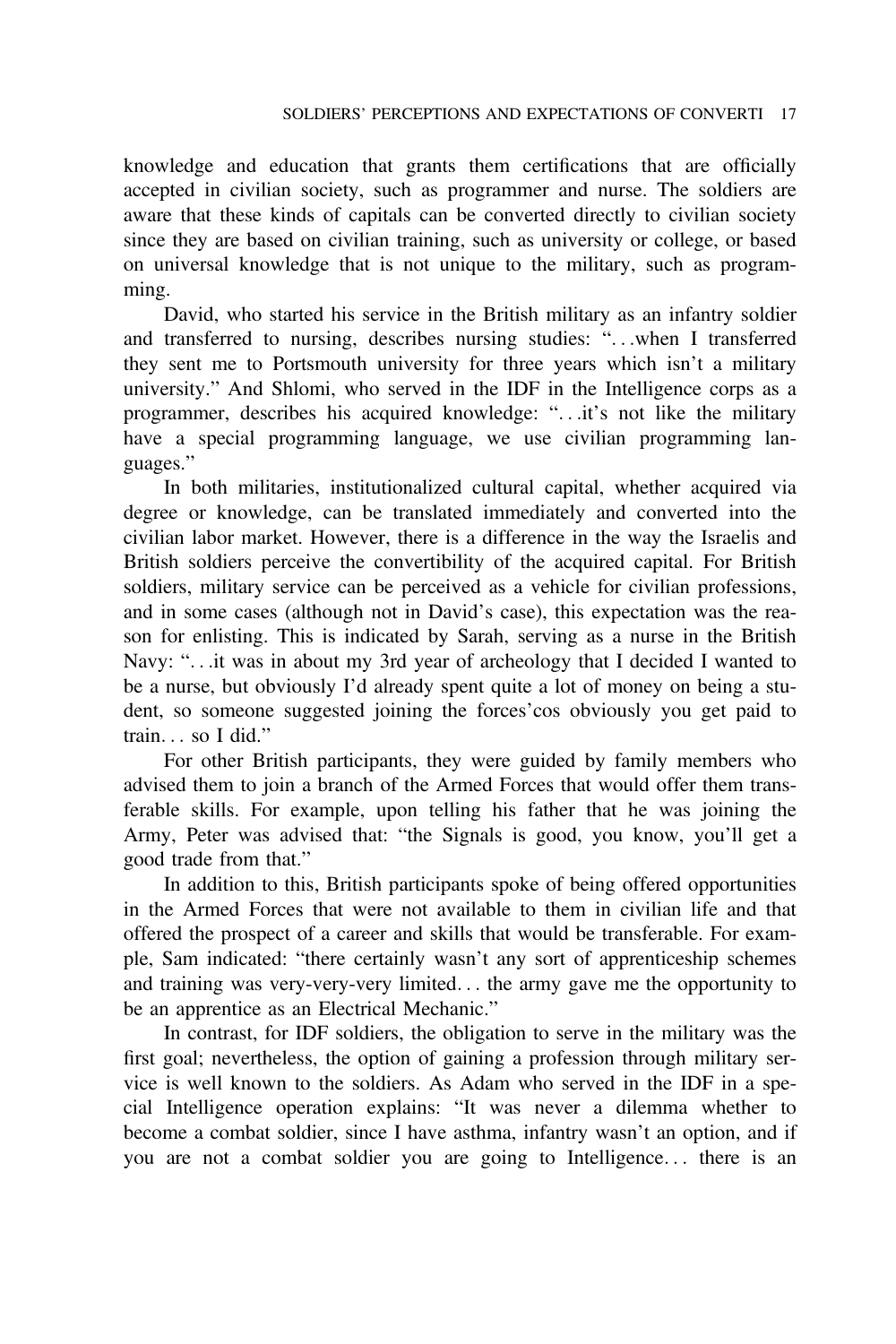understanding in Israeli society, even at the age of 16 or 17 you realize that if you enlist to Intelligence it will open doors for you in the future."

Yariv who served in 8,200 Intelligence unit describes the skills and tools he got from his service and the how they transfer to civilian life: "8,200 is a large community, veterans who served in the unit prepare you to civilian life. They teach you to write your C.V., how to stand out and brand yourself and guide you regarding the knowledge you need to gain before you discharge."

Both Israeli and British soldiers are aware that some military professions can provide them the knowledge and the experience that is relevant and will serve them after discharge. However, while Sarah, Peter, and Sam enlisted with the intention of acquiring a profession, so their motivation for service is to acquire job skills and training, which consist with the literature on enlistment motivations (Woodruff et al., 2006), for Adam and Yariv enlisting came prior to the profession. Still, they are well aware of the options the military has to offer them and they aim toward a service from which they will benefit.

The main reason for this difference perception of military service derives from conscription versus volunteer service. The transition to all-volunteer military, alongside globalization and the penetration of the neoliberal market perception (Dandeker, 1994; King, 2006), created an instrumental perception of military service which is expressed by British soldiers. In Israel, military service is still mandatory and that explains why the obligation to serve is prior to gaining skills. However, the military in Israel was also affected by these changes that challenged the republican perception and created an individualistic expectation from military service among Israeli soldiers (Levy, 2007, 2013).

As a result, we argue soldiers from both groups have different perception of military service which influences the way soldiers perceive the institutionalized capital and therefore their expectation to convert it into the civilian sphere and labor market. British soldiers emphasize the degree or certification they acquire, since in order to convert the capital a formal professional certification is required. Furthermore, British veterans tend not to use and sometimes even to hide their military service. This can be seen in David's words: "People ask what I do, I just say I'm a nurse or I do healthcare professionally. You know, if they ask more questions about where you did your training or where did I work previously then I'd tell them, but I don't come straight out with... no." And he adds further: "When people find out I was a nurse they can relate more to that cause they've had contact with nurses rather than some people that don't have any contact with any military."

In contrast, for IDF soldiers the main capital is the time they served in the military, meaning the experience they gain in their profession during military service. The reason for that is that as a militaristic society with conscription, military service in Israel, despite the changes and the challenges (Levy, 2003),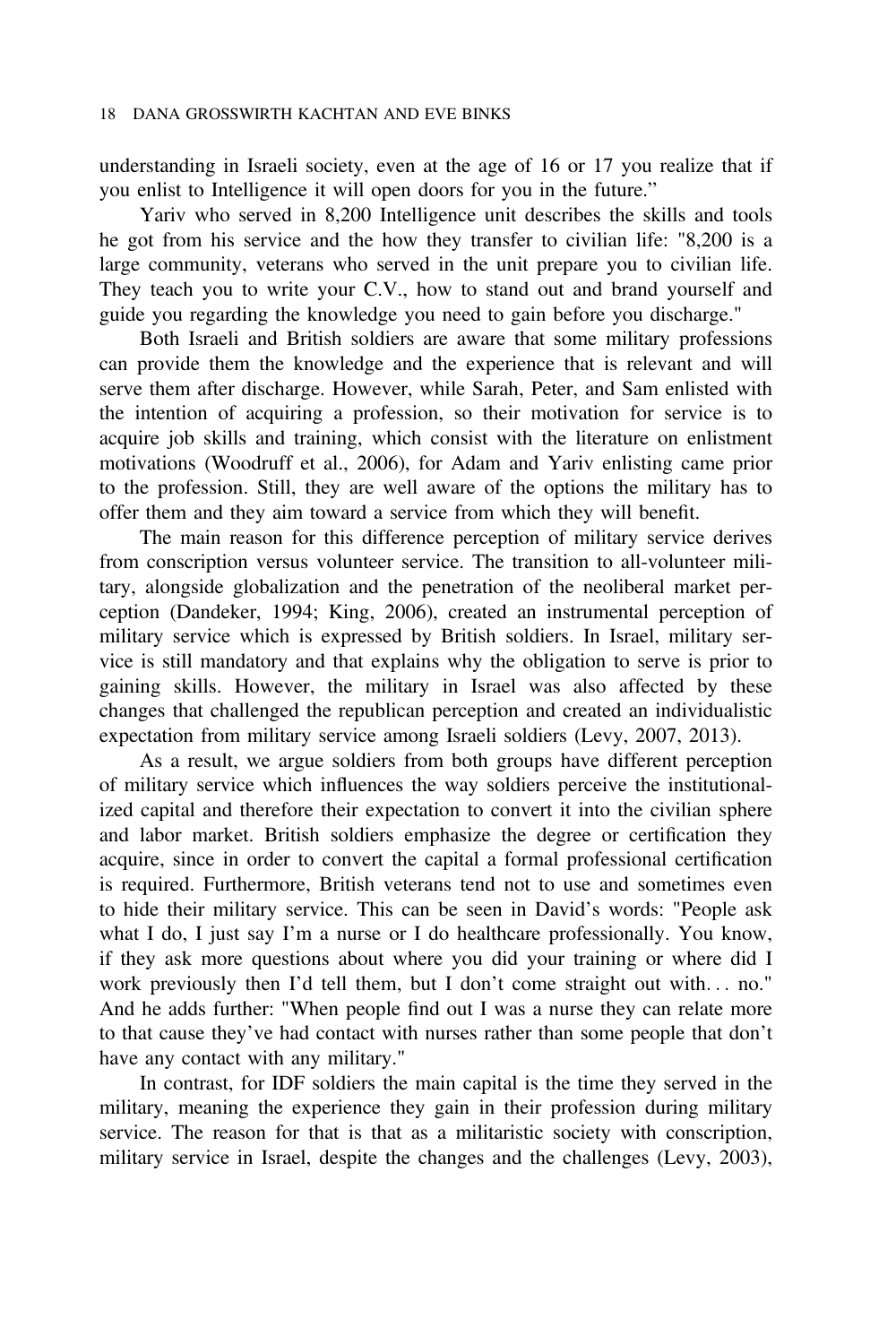still enjoys high symbolic capital. Furthermore, due to close civil–military relations in Israel, most Israelis are familiar to some extent with the military and aware of the rewards they can gain from military service itself and specifically from various military professions (Swed and Butler, 2015).

So the differences in the soldiers' perception of the institutionalized capital, we argue, are the product of the symbolic capital of military service. The symbolic capital of military service is affected by the social context which is the socially recognized honor and prestige of military service (Levy, 2007, 2013). In the UK, however, although the public have a high regard for the armed forces, there is a civil–military gap that affects the perception of military service (Binks and Cambridge, 2018; Hines et al., 2014) which influence the symbolic capital of military service and therefore the expectation for convertibility.

In addition to the institutionalized cultural capital, the soldiers acquired embodied cultural capital. Unlike the acquisition of institutionalized cultural capital, which characterizes only some of the non-combat roles, acquisition of embodied cultural capital exists in the socialization process of all soldiers to military service (Cooper et al., 2018; Swed and Butler, 2015); however, it can be embodied in different ways, firstly due to the different motivation for enlistment.

British interviewees indicated several reasons for enlisting to the military. One is growing up in a problem family: "I came from what we call a dysfunctional family. Alcoholic father. That sort of thing...I saw him hit my mother... I was gonna join the army and try to find some answers" (Chris). Another is quitting school: "I started business studies and basically I lasted three months...I didn't want to go straight from education to education, I wanted a bit of life experience. So I just walked into the careers office and went from there" (David). Or job opportunities: "I couldn't get a job to be honest... I struggled to get a job and just decided, I thought I'd join the army" (John). And financial security: "Financial stability, pension, healthcare, dental care" (David). These findings are consistent with the characteristics of the occupational military (Moskos, 1988).

In contrast, in the IDF, asking for the reason for enlisting was irrelevant, since the assumption is that service is an obligation, so the question "why did you enlist?" is not appropriate. As Omer, who served as an infantry soldier, noted: "It wasn't an option not to serve, it was obvious to me, a necessity, a state necessity, something you do... It is a part of being an Israeli." And as Yuval, who served in Intelligence phrase it: "I grew up with the understanding that military service is like enlisting to the Palmach<sup>2</sup>, establishing Kibbutzim, drying the swamps of our days... without an army there won't be a state, I truly believe in it, even today... The sense of importance kept me going and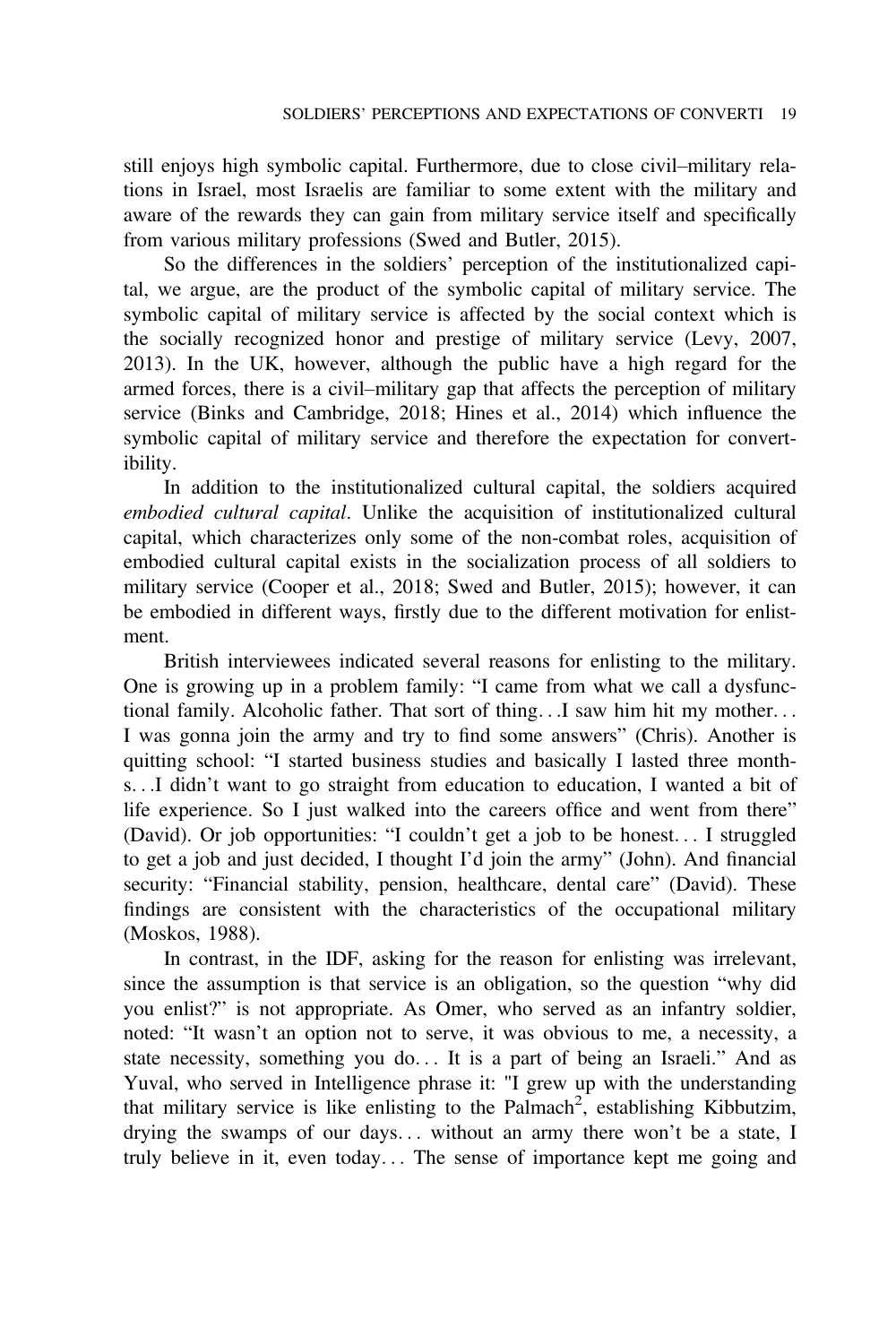motivated me in my most difficult times." This motivation consists with the characteristics of the institutional military (Moskos, 1988).

However, despite this important difference in the starting point, we wish to address two significant similarities that characterize the cultural setting of both militaries. The first is military culture. The literature describes the socialization process that turns civilians into soldiers and generates identification with military organization and culture (Burdett et al., 2014; Godfrey et al., 2012). The military is characterized as an organization with a strict code of discipline and order, and a demand for obeying rules that is mandatory from everyone who enlists regardless of his or her role or profession (Burdett et al., 2014). Furthermore, the unique cultural setting of the military constitutes military identities through everyday practices of soldiering that soldiers carry out (Woodward and Jenkings, 2011). The following citations illustrate the unique military culture and the learning, internalizing, and identity construction processes.

Peter, who served in Royal Signals, setting communication links<sup>3</sup>: "They [Armed Forces] were really good at team building work, which is probably why nowadays I can just fit into anything and just get involved... it brought me out of my shell, gave me more of a rounded character, made me not too scared of things."

Chris, who served as an infantry soldier in the British military: "I was a completely different person [after being in the Army], people would see the change in me... Everything I became and achieved after the Armed Forces was because of the Armed Forces."

Roni, an IDF infantry soldier: "Management, order, responsibility and above all security... there is nothing I can't achieve. These are things the military teaches everyone."

Evyatar, who served as an Intelligence soldier: "It really opened your mind, a lot of responsibility, military service is a kind of a stepping stone for your character, it brings out certain characteristics... you learn skills, technical and other, and you gain confidence, independence and responsibility.

As we can learn from the quotes, whether British or Israeli force, conscription or volunteer, combat or non-combat, soldiers learns and internalizes the comparable military habitus: a set of shared experiences and dispositions that characterize the military as a distinct field with its own rules, regulations, and structure. The military habitus becomes second nature, deeply embedded in service personnel (Cooper et al., 2018; Maringira, et al., 2015) shaping his and her identity (Woodward and Jenkings, 2011).

The second shared cultural setting is the adoption by Western armies of the neoliberal notion since the end of the Cold War, elimination of the draft, outsourcing logistical functions, specialization, and flattering hierarchy (King, 2006). These changes created an individualistic and instrumental motivation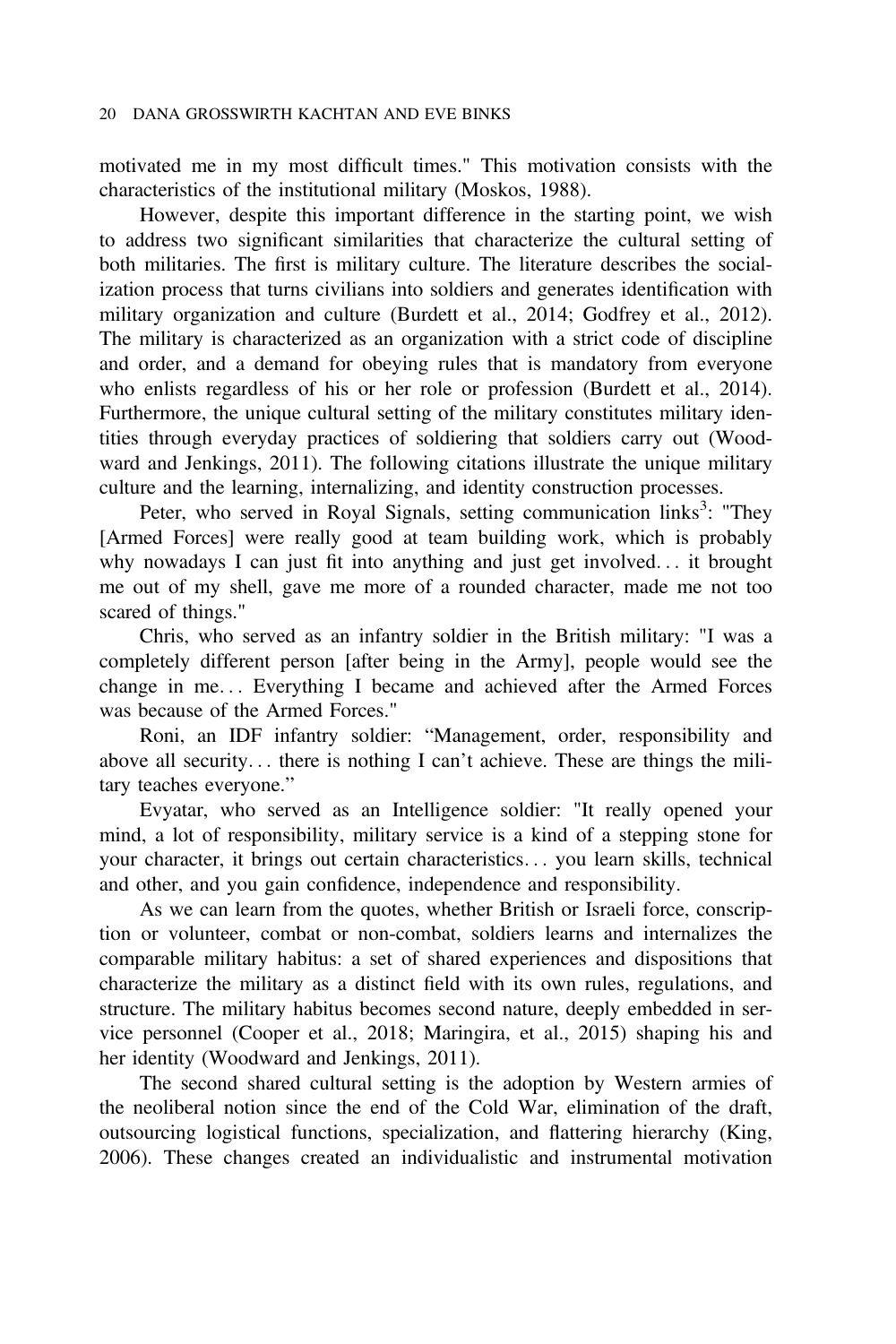(Levy, 2010) in both militaries. So although in Israel military service is mandatory and the moral motivation is still central, self-interest was added to it. And although volunteer military turned individualistic motivation to be the dominant motivation, the sense of duty and honor did not dissolve. In other words, institutional and occupational enlistment motives are coexist (Woodruff, 2017).

Hence, the question arises is how all these elements influence soldiers' expectation for convertibility? In order to address the question, we should indicate that the different type of service creates different process of discharge and perception of veterans.

In Israel, there is almost no discussion on the transition from the military to society. This does not mean that the intense military service, participating in war and missions, does not affect the transition of Israeli veterans. However, due to conscription and the perception of military service as a taken-for-granted part in young Israelis' life course, the transition to civilian life in Israel is not perceived as problematic and was not related to in the interviews.

In contrast, the literature indicates the difficulties British veterans experience when transitioning to civilian life (Burdett et al., 2014; Demers, 2011); indeed, transition from military to civilian society in the UK was a central issue for interviewees. As Chris, who served as an infantry soldier points out: "I know lads who came back from Falkland... they were related to as heroes for ten minutes and then they became the guy who nobody wants to talk to because he could flip out at any given time..."

Fred, who served as a survey engineer: "There are some people... calling you a murderer to my face, although I've never murdered anybody, but people don't look at you as individual, they just see that big green machine, and as far as they're concerned or aware, we're murderers."

The internalization of the unique military habitus and the understanding of the gap between the military and society influence their low and even luck of expectation to convert military acquired capital and experience accumulated during service into the civilian sphere.

Moreover, the interviewees focused on changes in their individual identity and personal characteristics rather than on a convertible habitus. For example, Chris said that military service turned him into: "a totally different person", such that people, who prior to military service had a negative opinion of him, noticed the changes, "and they knew enough to know that they had made a mistake and they were dealing with a totally different character."

British soldiers realize the personal value of military service in the process of identity building, and as a result, the value of military service to personal growth; however, they do not perceive this embodied cultural capital as capital they can convert into labor market. Interestingly, these findings are equivalent with Israeli combat soldiers.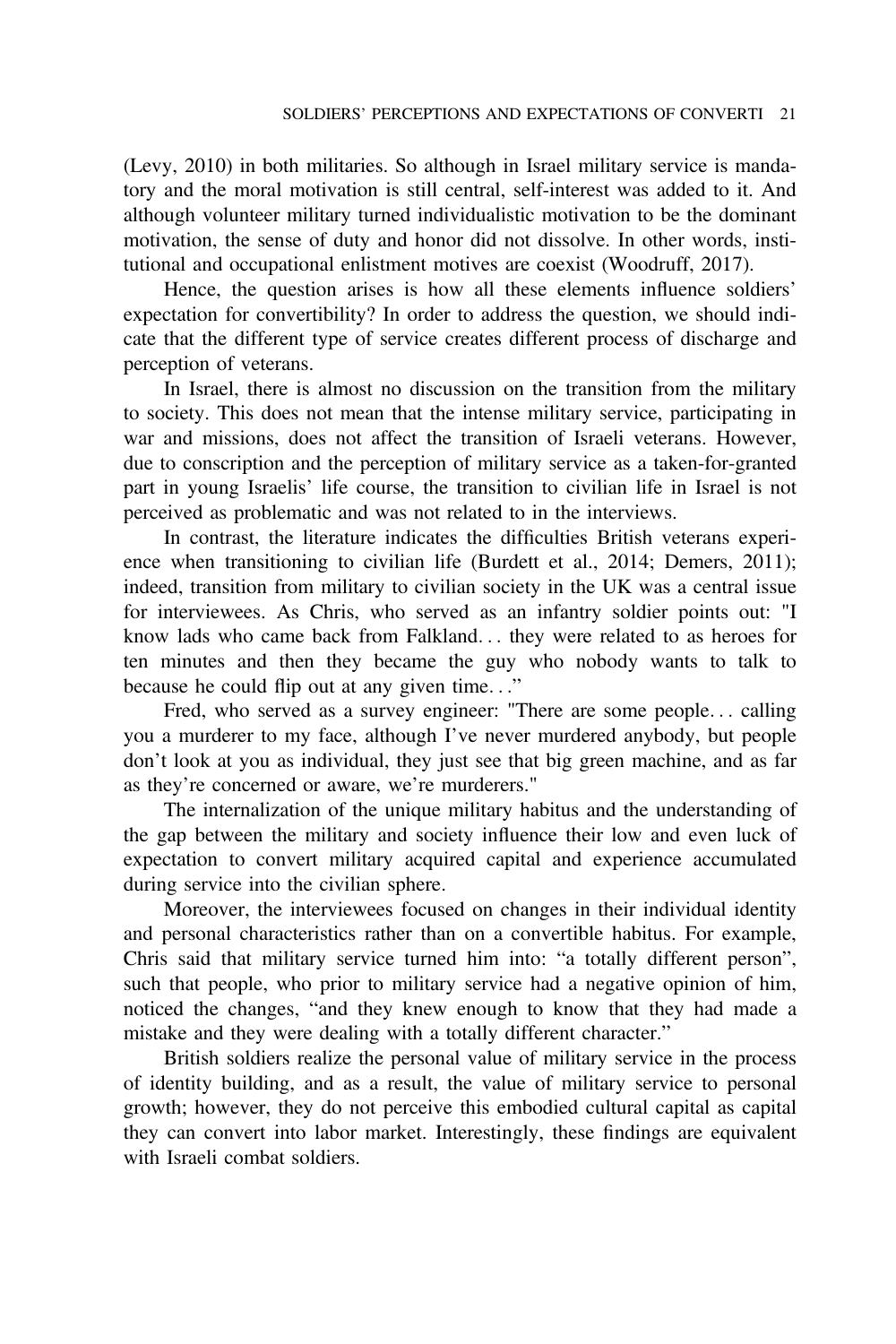The literature indicates that Israeli soldiers perceive military service as a means to personal development but also as a stepping stone to professional experience (Girsh, 2018). The findings of the research revealed that the perception of military service and the expectation of Israeli combat soldiers to convert acquired military capital were similar to those of British combat soldiers and soldiers without professional certification, that is, with no conversion rate to labor market. Throughout the interviews, Israeli combat soldiers separated military service from civilian life; none of their occupation was related to their military service, and they did not perceive military cultural capital as a capital they can use after discharge.

The interviewees indicated they hold temporary jobs in order to save money, mostly for traveling (a custom of Israelis after compulsory service) before university or other career paths. Furthermore, they did not experience a continuum between military service and civilian life, so although acknowledging the acquired military capital, as indicated earlier, they did not perceive its potential for conversion.

While the consequence—low expectation for convertibility—is similar, the reasons are different. In the UK, the reason for the low or lack of expectation for convertibility is the gap between the military and society (Binks and Cambridge, 2018; Hines et al., 2014), whereas in Israel, the reason is the erosion of the republican exchange and the decline in the status of the combat soldier (Levy, 2010; Levy et al., 2007).

Unlike the similar perception of the combat soldiers in both countries regarding the convertibility of the embodied cultural capital, we found differences among the non-combat soldiers. As indicated in the discussion regarding institutionalized capital, for British soldiers the expectation for conversion lies only in the institutionalized capital in the form of certification. In contrast, for some non-combat Israeli soldiers, mainly soldiers who served in Intelligence, which is considered an elite non-combat unit, the expectation for conversion largely rests on the embodied cultural capital that is similar to that of the civilian labor market and the high symbolic capital of their military profession.

### Social Capital

There were two interesting findings regarding the social capital of the veterans. Firstly, we found that combat soldiers, both in Israel and in the UK, acquire similar social capital. Combat soldiers make close friends during their intensive military service but, surprisingly, these connections stay very limited, since the veterans look at them as social relationships with no conversion rate. They do not expect to convert the connection acquired to other capitals.

Uri, who served as a combat soldier in the Israeli Navy, describes his relationships with his friends from his service: "There isn't too much contact,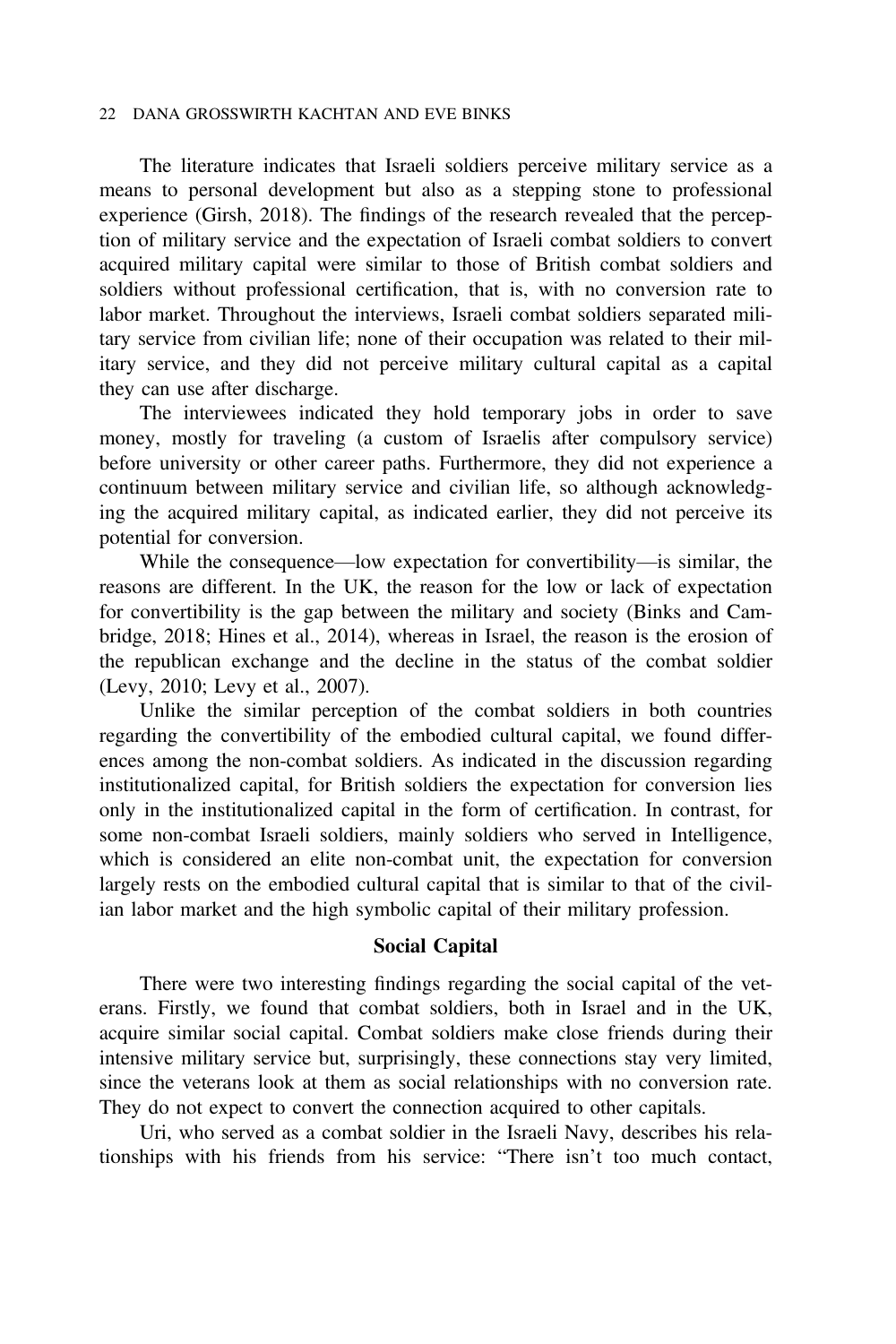mainly through Facebook." Dor, who served as a combat medic in the Paratroopers, explains: "We are only in touch when we meet on reserve duty, only then, we do not meet outside of the military... you are in a close relationship with the guys only in the reserves, not in daily life. I have a close friends from reserves that I trust and would help me if necessary, but I don't see myself meeting with him outside the military... I separate the military from real life."

David, who started his service in the British military as an infantry soldier and transferred to nursing, describes his military connections: "...I've always had military friends but I've always kept my civilian friends and they're my closest friends." And he notes later that the friends from the military are: "...mostly, funnily enough, from when I was in the infantry." The reason for that, as he explained: "I think there was more of a bond, you know, we were always together 24/7... whereas I felt as soon as I moved to nursing... it was more a job."

All combat soldiers, both in Israel and in the UK, describe the close friendships they made through intensive military service, but none of these friendships are perceived as capital that can be used in the civilian sphere or the labor market. We argue that the discourse in infantry, both in Israel and in the UK, is still embodied in brotherhood, comradeship, and fraternity; therefore, the soldiers do not translate the potential of the social capital and do not expect to convert these connections into capital they can use instrumentally outside the military.

As opposed to the similarity in the social capital of infantry soldiers in Israel and the UK, the second finding of the social capital illustrates a difference between non-combat soldiers in these groups. In Israeli society, the social and symbolic capital which once was the resource of combat soldiers (Levy, 2007; Levy et al., 2007) has become the resource of Intelligence soldiers. As noted by Adam: "I wanted to serve in Intelligence... I don't know if I understood it then, but I understand it now, it opens doors for you; the reason I got into the company I work in was Intelligence, and not my studies." Yariv also demonstrated the way the social capital is converted: "Where people are coming to reserves it's a great way to get there; let's say some 50-year-old guy that manages a hi-tech company comes to the unit, he marks people."

Soldiers who enlist to Intelligence expect to gain social capital they can convert and realize in the labor market. In contrast, none of the British veterans who served in non-combat roles reported any social capital they had acquired through military service that was converted into civilian society and helped them integrating into society or finding a job. None of the veterans mentioned using military connections in civilian society.

We argue that the reason is the perception in Israel of military service itself as a capital. In Israel, military service is perceived as an advantage in the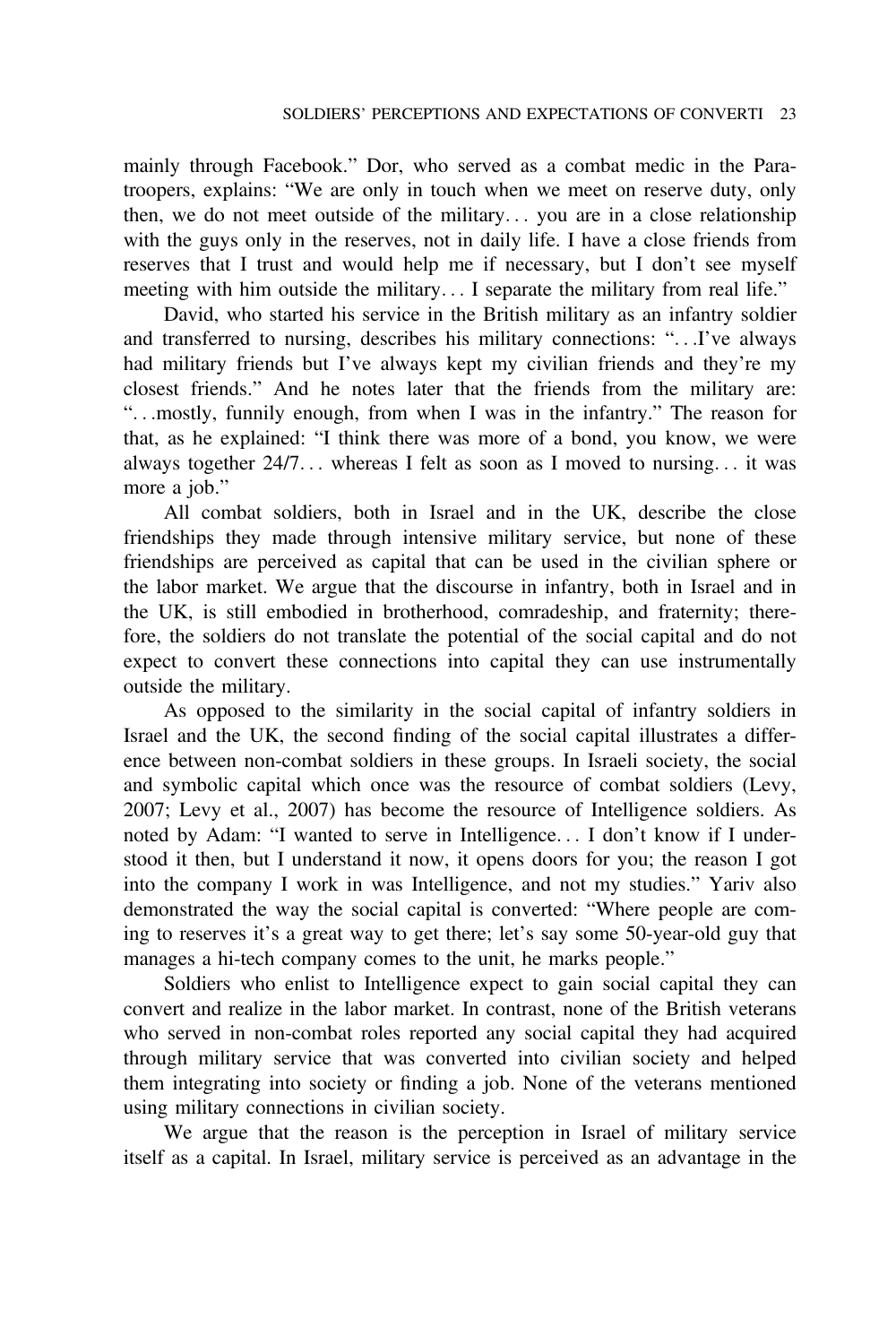labor market since employers see veterans as self-motivated, mature, and responsible. Although this does not mean that all military professions will have the same conversion value, nevertheless the labor market values military service. In contrast, in the UK, there is little understanding of the military, some of the participants spoke about being misunderstood and the idea that they would have to be watched, because the general public and employers feel that they may be institutionalized in the military and therefore unable to self-motivate and work under their own initiative.

British veterans find themselves as minorities after discharge and can only use certification. The lack of social capital and the ability to convert only institutionalized cultural capital is expressed by Fred, who served as a survey engineer, a profession that can be converted into the civilian labor market: "...in the military I was the guy who is in charge of other surveyors for multimillion pound tasks around the globe and suddenly this guy wanted me to be the idiot holding the pole under the brush in the rain, so I had nothing viable to show to him, look I can do that, it was just my word." Fred illustrates, as he continues, the importance of civilian certifications provided by some military roles, which make a difference in the civilian labor market. Although Fred has the knowledge for the job, he realizes that he cannot convert it.

## **Conclusions**

The aim of this paper was to examine the subjective dimension of convertibility through veterans' perceptions and understanding of military service and their expectations for convertibility. There for we asked, how do soldiers perceive, understand, and interpret the capital they acquired during military service? How these subjective perceptions influence soldiers' expectations to convert these capitals into civilian sphere and labor market?

Our findings demonstrate that soldiers perceive their military service via the capital they acquire during service. Their perception and evaluation of the acquired capital influence their expectation to convert it into the civilian sphere and labor market.

The main difference between Israel and the UK regarding military service is conscription versus voluntary service. This difference creates different contracts between the soldiers and the state and influences the way the military is perceived in society. So the paper asked how does soldiers' perception of the contract between the soldiers and the state influence their expectations for convertibility?

The findings of this research indicate that although convertibility dependents on the contract between the soldiers and the state, the level of militarism and the connection between the military and society, expectation for conversion is more complex and the differences between Israel and the UK forces are not unequivocal.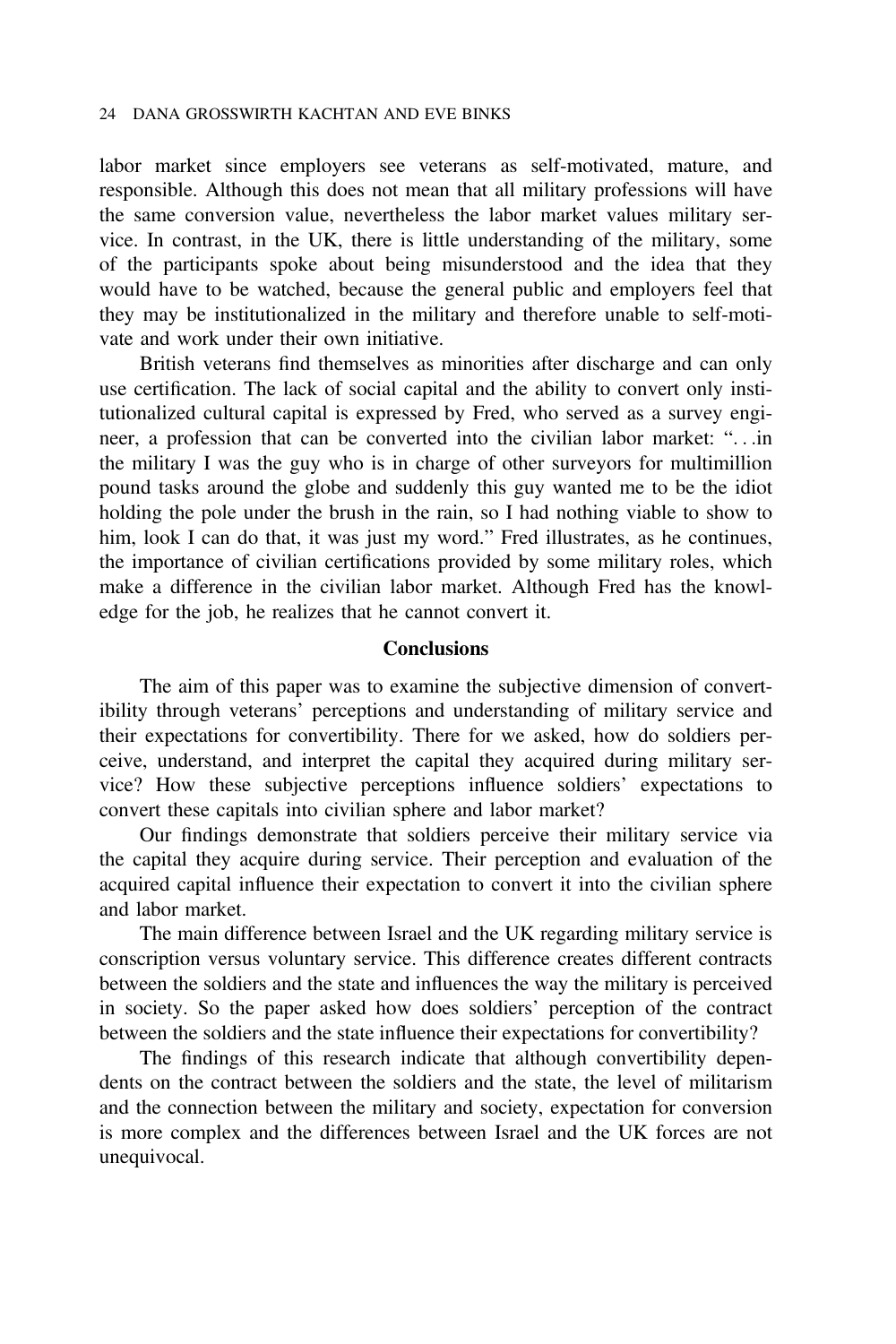In order to do so, this research called for examination, not just of the macro-mechanisms and the objective rewards that influence the process of convertibility, but also of a micro-level analysis of agents' perceptions, understanding, internalizing, and evaluating of military service and the way it influences expectation for convertibility.

We argue that soldiers perceive military service via the capital they acquired during military service. Thus, military capital is the mediating variable between military service and social rewards. So soldiers' expectations for convertibility are influenced not only by the objective rewards of military service, but also by the way they perceive and evaluate the acquired military capital.

This argument is reinforced by the similar expectation, or in fact lack of expectation, of combat soldiers both in Israel and in the UK to convert acquired military capital. So although combat soldiers in both groups gain cultural capital that is relevant in the labor market, such as keeping to schedules, coping with difficulties, operating under pressure and handling prolonged work, they do not perceive these capitals as having conversion potential.

The main contribution of this paper is exposing the important part of the subjective dimension of convertibility. So convertibility is composed not just of the military opening or blocking opportunities to accumulate resources, and not only by rewards defined by the state, but also by the way soldiers experience and interprets these opportunities. Furthermore, the findings of this research revealed that we can identify similarities in Israel and the UK even though the types of military service and of civil–military relations are different in these countries. Stressing the subjective perception, alongside the objective rewards, enable us to view the nuances that take part in the process of convertibility and the important part of the agent in social processes. Future research should examine the perceptions of various groups and military occupations in order to continue analyzing the effect of subjective perception on the expectation of convertibility and the process of convertibility in itself.

## ENDNOTES

\*Please direct correspondence to Dana Grosswirth Kachtan, Department of Sociology, Political Science & Communication, The Open University of Israel, PO Box 808, Raanana 43107, Israel; e-mail: [danakc@openu.ac.il](mailto:)\*We wish to thank Prof. Yagil Levy for his illuminating and his insightful comments.

<sup>1</sup>Note the exception of Arabs and some religious Jews.

<sup>2</sup>The Palmach was the elite fighting force of the Haganah, the underground army of the Yishuv (Jewish community) during the period of the British Mandate for Palestine.

 $3$ Peter compares his role in the military to a civilian BT Engineer's job.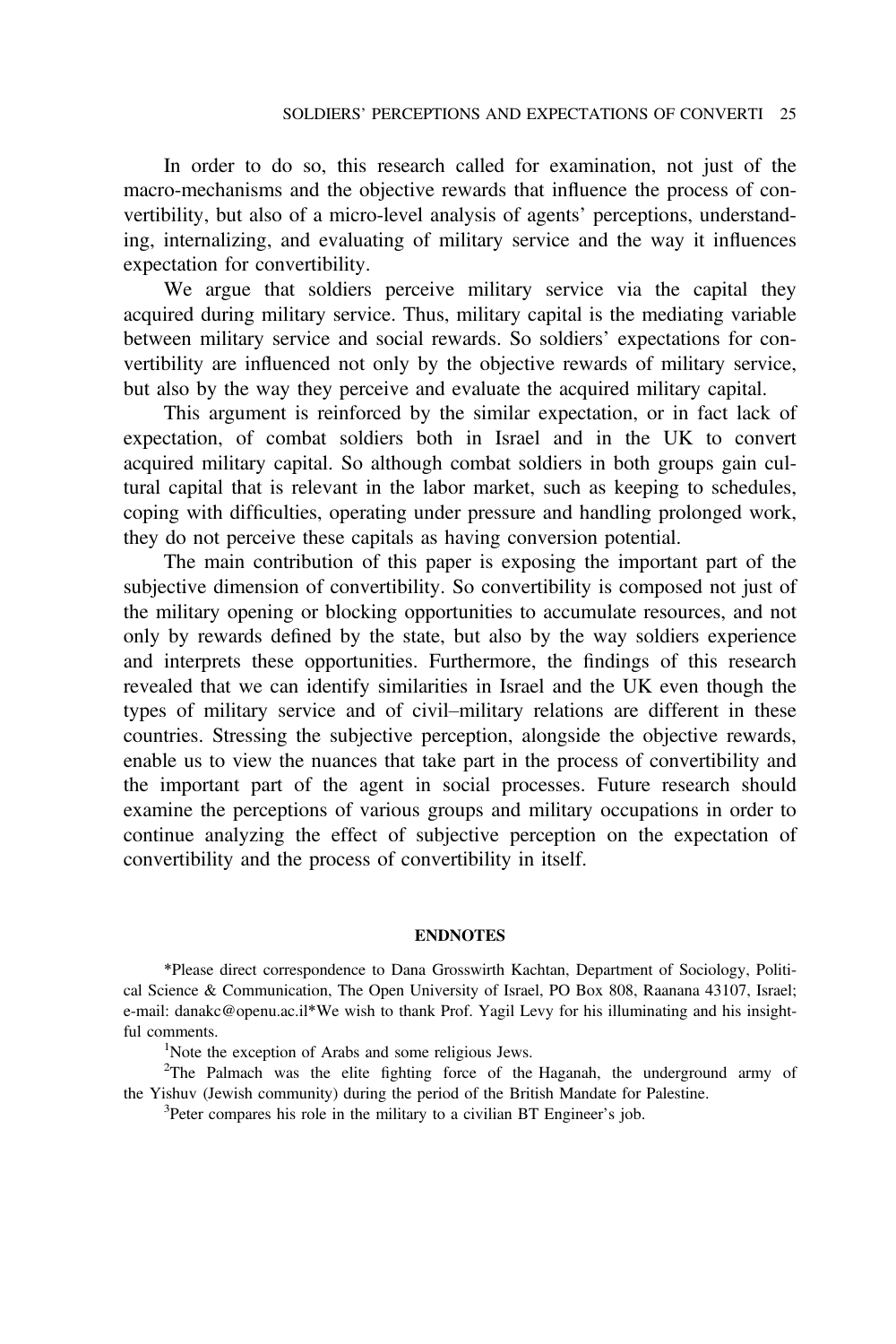### **REFERENCES**

- Asch, Beth J. and John. T. Warner. 1994. A Theory of Military Compensation and Personnel Policy (No. RAND/MR-439-OSD). Santa Monica, CA: Rand Corp.
- Ashcrof, Michael. 2014. The Veterans' Transition Review. London: Biteback Publishing.
- Bergman, Beverly P., Howard J. Burdett, and Neil Greenberg. 2014. "Service Life and Beyond– Institution or Culture?" The RUSI Journal 159(5):60–8.
- Binks, Eve and Siobhan Cambridge. 2018. "The Transition Experiences of British Military Veterans." Political Psychology 39(1):125–142.
- Bourdieu, Pierre. 1984. Distinction. Translated by R Nice. Cambridge, MA: Harvard University.
- 1986. "The Forms of Capital, Translated by R Nice." Pp. 241–58 in Handbook of Theory of Research for the Sociology of Education, edited by J. G. Richardson. Westport, CT: Greenwood Press.
- 1990. The Logic of Practice. California: Stanford University Press.
- Burk, James. 1995. "Citizenship Status and Military Service: The Quest for Inclusion by Minorities and Conscientious Objectors." Armed Forces & Society 21(4):503–29.
- 2002. "Theories of Democratic Civil-military Relations." Armed Forces & Society 29(1):7–29.
- Card, David and Ana Rute Cardoso. 2012. "Can Compulsory Military Service Raise Civilian Wages? Evidence from the Peacetime Draft in Portugal." American Economic Journal: Applied Economics 4(4):57–9.
- Cohen, Stuart A. 2008. Israel and its Army: From Cohesion to Confusion. London: Routledge.
- Cooper, Linda, Nick Caddick, Lauren Godier, Alex Cooper, and Matt Fossey. 2018. "Transition from the Military into Civilian Life: An Exploration of Cultural Competence." Armed Forces & Society 44(1):156–77.
- Creswell, John W., William E. Hanson, Vicki L. Clark Plano, and Alejandro Morales. 2007. "Qualitative Research Designs: Selection and Implementation." The Counseling Psychologist 35:236–64.
- Dandeker, Christopher. 1994. "New Times for the Military: Some Sociological Remarks on the Changing Role and Structure of the Armed Forces of the Advanced Societies." British Journal of Sociology 45(4):637–54.
- Davey, Gayna. 2009. "Using Bourdieu's Concept of Habitus to Explore Narratives of Transition." European Educational Research Journal 8(2):276–84.
- Demers, Anne. 2011. "When Veterans Return: The Role of Community in Reintegration." Journal of Loss and Trauma 16:160–79.
- Edwards, Rosalind. and Janet Holland. 2013. What is Qualitative Interviewing? London, UK: Bloomsbury.
- Enloe, Cynthia H. 1980. Ethnic Soldiers. Harmondsworth, UK: Penguin.
- Girsh, Yaron. 2018. "Negotiating Uniform Youth attitudes towards Military Service in Israel." Young 27(3):1–17.
- Glaser, Barney G. and Anselm L. Strauss. 1999. Theoretical Sampling the Discovery of Grounded Theory: Strategies for Qualitative Research. New Brunswick, NJ: Aldine.
- Godfrey, Richard, Simon Lilley, and Joanna Brewis. 2012. "Biceps, Bitches and Borgs: Reading Jarhead's Representation of the Construction of the (Masculine) Military Body." Organization Studies 33(4):541–62.
- Gropman, Alan L. 1997. "Blacks in the Military: The Equal Opportunity Imperative." The National Interest 48:77–81.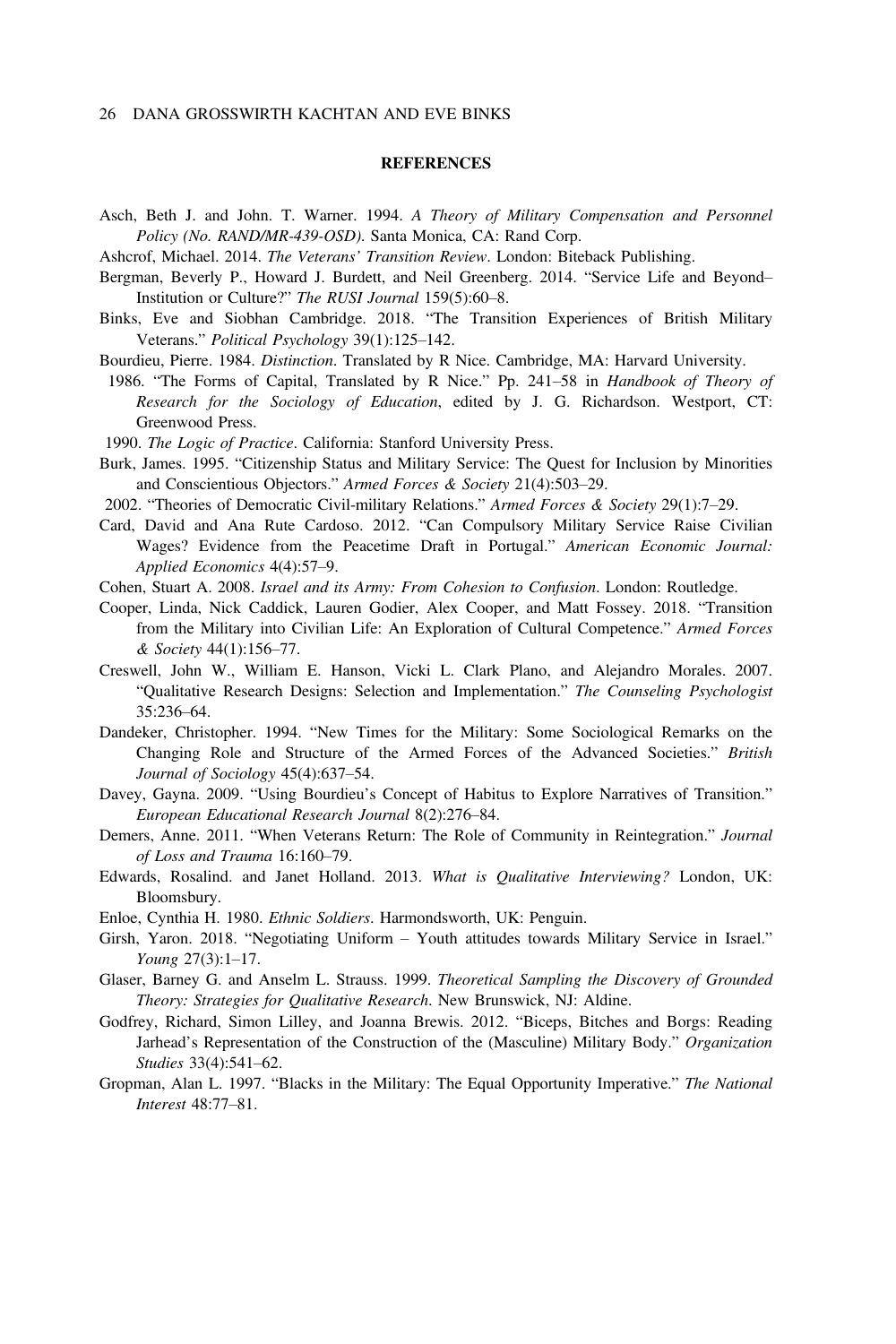- Hines, Lindsey A., Laura Goodwin, Margaret Jones, Lisa Hull, Simon Wessely, Nicola T. Fear, and Roberto J. Rona. 2014. "Factors Affecting Help Seeking for Mental Health Problems After Deployment to Iraq and Afghanistan." Psychiatric Services 65(1):98–105.
- Hockey, John. 1986. Squaddies: Portrait of a Subculture Exeter, UK: Exeter University Press.
- Janowitz, Morris. 1976. "Military Institutions and Citizenship in Western Societies." Armed Forces & Society 2(2):185–204.
- 1991. On Social Organization and Social Control. Chicago, IL: University of Chicago Press.
- Katzenelson, Ira. 2005. When Affirmative Action was White: An Untold History of Racial Inequality in Twentieth-century America. New York: WW Norton & Company.
- King, Anthony. 2006. "The Post-Fordist Military." Journal of Political and Military Sociology 34 (2):359–74.
- Krebs, Ronald. 2006. Fighting for Rights: Military Service and the Politics of Citizenship. Ithaca, NY and London: Cornell University Press.
- Lake, David A. 1992. "Powerful Pacifists: Democratic States and War." American Political Science Review 86(1):24–37.
- Lamont, Michèle and Ann Swidler. 2014. "Methodological Pluralism and the Possibilities and Limits of Interviewing." Qualitative Sociology 37(2):153–71.
- Levy, Yagil. 1998. "Militarizing Inequality: A Conceptual Framework." Theory and Society 27 (6):873–904.
- 2003. "Social Convertibility and Militarism: Evaluations of the Development of Military-Society Relations in Israel in the Early 2000s1." Journal of Political and Military Sociology 31(1):71.
- 2007. "Soldiers as Laborers: A Theoretical Model." Theory and Society 36(2):187–208.
- 2010. "The Essence of the "Market Army"." Public Administration Review 70(3):378–89.
- 2013. "Convertible Sacrifice—A Conceptual Proposition." Sociological Perspectives 56(3):439–63.
- Levy, Yagil, Edna Lomsky-Feder, and Noa Harel. 2007. "From" Obligatory Militarism" to" Contractual Militarism"—Competing Models of Citizenship." Israel Studies 12(1):127–48.
- Levy, Gal and Orna Sasson-Levy. 2008. "Militarized Socialization, Military Service, and Class Reproduction: The Experiences of Israeli Soldiers." Sociological Perspectives 51(2):349–74.
- Mann, Michael. (1993) The Sources of Social Power, Volume two: the Rise of Classes and Nation States. New York: Cambridge University Press.
- Maringira, Godfrey, Diana Gibson, and Annemiek Richters. 2015. ""It's in My Blood" The Military Habitus of Former Zimbabwean Soldiers in Exile in South Africa." Armed Forces & Society 41(1):23–42.
- Moskos, Charles C. 1977. "From Institution to Occupation: Trends in Military Organization." Armed Forces & Society 4(1):41–50.
- 1988. "From Institution to Occupation." Pp. 3-14 in The Military: More than Just a Job?, edited by Charles C. Moskos and Frank R. Wood. New York: Pergamon-Brassy's International Defense Publication.
- Odfield, Adrian. 1990. Citizenship and Community: Civic Republicanism and the Modern World. London: Routledge.
- Pugh, Allison. 2013. "What Good are Interviews for Thinking about Culture? Demystifying Interpretive Analysis." American Journal of Cultural Sociology 1:42–68.
- Sharlet, Jeff 2009. "Jesus Killed Mohammed." Harper's, May 31–43.
- Shaw, Martin. 2000. Theory of the Global State: Globality as an Unfinished Revolution, Vol. 73 United Kingdom: Cambridge University Press.
- Smith, Hugh. 2005. "What Costs will Democracies Bear? A Review of Popular Theories of Casualty Aversion." Armed Forces & Society 31(4):487–512.